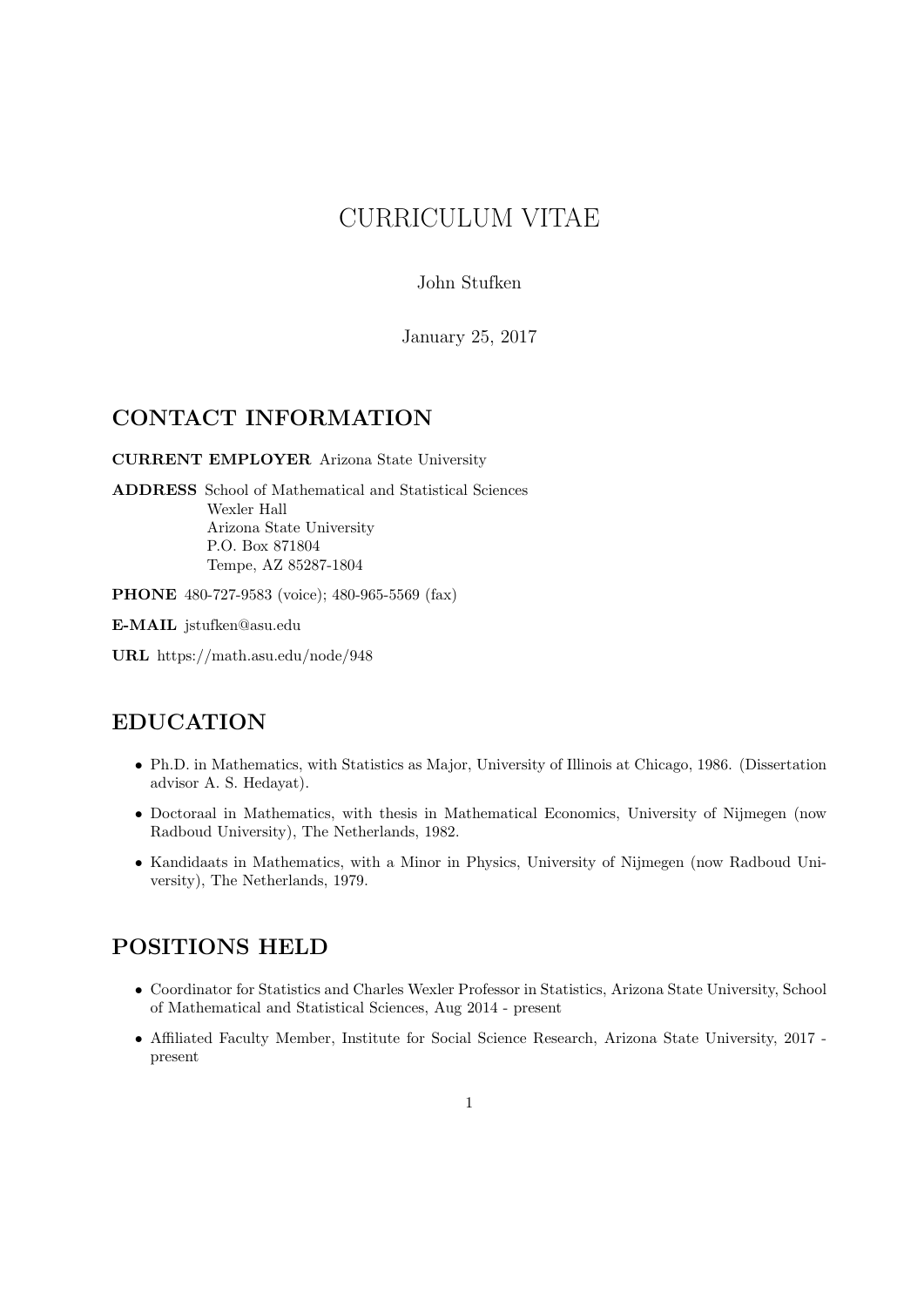- Head and Professor, University of Georgia, Department of Statistics, Aug. 2003 2014
- Program Director of Statistics, Division of Mathematical Sciences at the National Science Foundation, Aug. 2000 - Aug. 2003. (As rotator from Aug. 2000 - Aug. 2002 and as permanent employee from Aug. 2002 - Aug. 2003.)
- Full Professor, Iowa State University, Department of Statistics, Aug. 1997 2002 (Aug. 2000 Aug. 2002 on leave).
- Associate Professor, Iowa State University, Department of Statistics, Aug. 1992 June 1997.
- Visiting Associate Professor, University of Illinois at Chicago, Department of Mathematics, Statistics, and Computer Science, Spring 1994.
- Assistant Professor, Iowa State University, Department of Statistics, Aug. 1988 June 1992.
- Associate Professor, University of Georgia, Department of Statistics, Aug. 1989 June 1990 (on leave).
- Assistant Professor, University of Georgia, Department of Statistics, Aug. 1986 June 1989 (Aug. 1988 - June 1989 on leave).
- Visiting Assistant Professor, University of Illinois at Chicago, Department of Mathematics, Statistics, and Computer Science, Fall 1987.
- Teaching Assistant, University of Illinois at Chicago, Spring 1982 Spring 1986, except Winter 1986.
- Research Assistant, University of Illinois at Chicago, Winter 1986.
- Graduate Assistant, University of Nijmegen (now Radboud University), The Netherlands, Fall 1981.

## HONORS AND AWARDS

- Received the "Doctoraal" degree cum laude at the University of Nijmegen (now Radboud University).
- Received a Graduate Fellowship at the University of Illinois at Chicago for three consecutive years.
- Received the M. G. Michael Award for Excellence in Research from the Franklin College of Arts and Sciences, University of Georgia, 1988.
- Elected to Fellowship in the Institute of Mathematical Statistics, 2000.
- Selected as "Teacher of the Year" by the Iowa Stat-ers (the graduate student organization in the Department of Statistics at Iowa State University), 1999/2000.
- Elected to Fellowship in the American Statistical Association, 2001.
- Elected Member International Statistical Institute, 2005.
- Rothschild Distinguished Visiting Fellowship, Isaac Newton Institute for Mathematical Sciences, August 10 - September 9, 2011.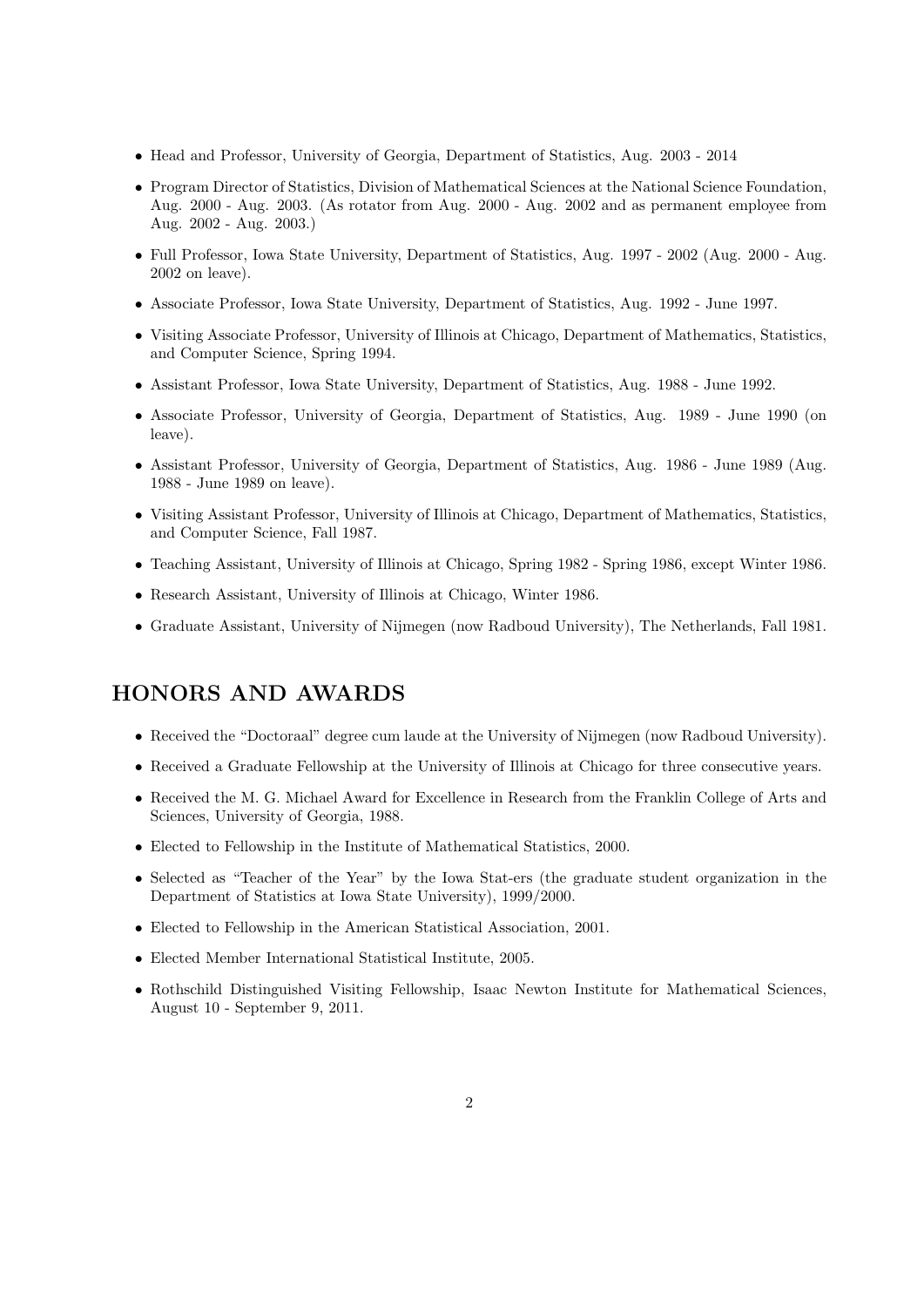## MEMBERSHIP OF PROFESSIONAL ORGANIZATIONS

- Institute of Mathematical Statistics (Fellow)
- American Statistical Association (Fellow)
- International Statistical Institute (Elected Member)

## RESEARCH PUBLICATIONS

### • Books

- 1. Hedayat, A.S., Sloane, N.J.A., and Stufken, J. (1999). Orthogonal Arrays: Theory and Applications. Springer Series in Statistics, Springer Verlag, New York.
- 2. Dean, A.M., Morris, M.D., Stufken, J., Bingham, D. (Eds., 2015). Handbook of Design and Analysis of Experiments. Handbooks of Modern Statistical Methods, Chapman & Hall / CRC, Boca Raton, FL.

#### • Refereed publications

- 1. Stufken, J. (1987). A-optimal block designs for comparing test treatments with a control. Annals of Statistics 15, 1629-1638.
- 2. Cheng, C.-S., Majumdar, D., Stufken, J., and Ture, T. E. (1988). Optimal step type designs for comparing test treatments with a control. Journal of the American Statistical Association 83, 477-482.
- 3. Hedayat, A., Rao, C. R., and Stufken, J. (1988). Sampling plans excluding contiguous units. Journal of Statistical Planning and Inference 19, 159-170.
- 4. Stufken, J. (1988). On bounds for the efficiency of block designs for comparing test treatments with a control. **Journal of Statistical Planning and Inference** 19, 361-372.
- 5. Stufken, J. (1988). On the existence of linear trend-free block designs. Communications in Statistics - Theory and Methods 17, 3857-3863.
- 6. Hedayat, A., and Stufken, J. (1989). On the maximum number of constraints in orthogonal arrays. Annals of Statistics 17, 448-451.
- 7. Hedayat, A., Stufken, J., and Landgev, I. N. (1989). The possible support sizes for BIB designs with  $v = 8$  and  $k = 4$ . Journal of Combinatorial Theory, Series A 51, 258-267.
- 8. Hedayat, A., and Stufken, J. (1989). A relation between pairwise balanced and variance balanced block designs. Journal of the American Statistical Association 84, 753-755.
- 9. Hedayat, A., Lin, B. Y., and Stufken, J. (1989). The construction of ΠPS sampling designs through a method of emptying boxes. Annals of Statistics 17, 1886-1905.
- 10. Stufken, J. (1991). Some families of optimal and highly efficient repeated measurements designs. Journal of Statistical Planning and Inference 27, 75-83.
- 11. Stufken, J. (1991). On group divisible treatment designs for comparing test treatments with a standard treatment in blocks of size 3. Journal of Statistical Planning and Inference 28, 205-221.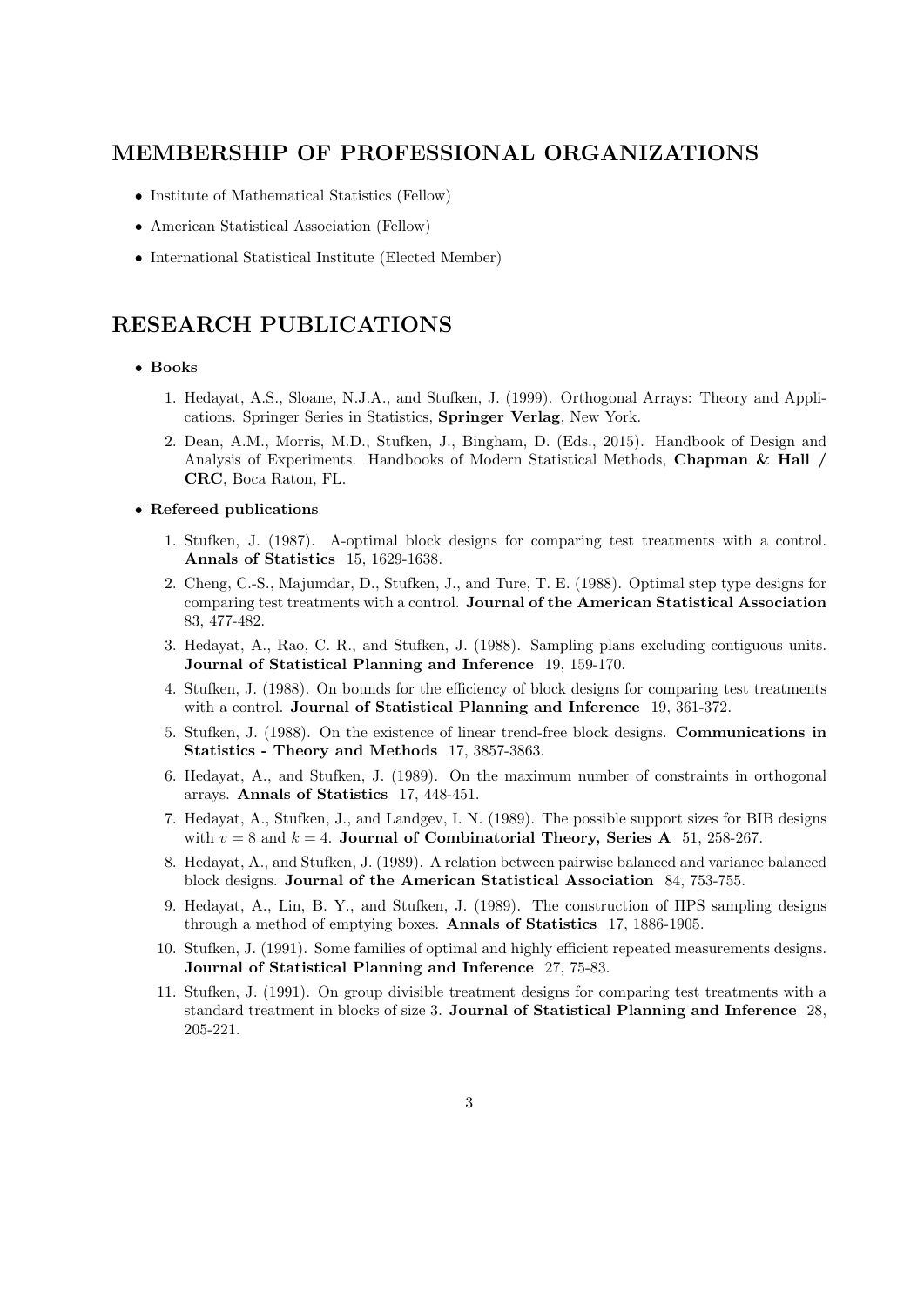- 12. Stufken, J. (1991). Bayes A-optimal and efficient block designs for comparing test treatments with a standard treatment. Communications in Statistics - Theory and Methods 20, 3849-3862.
- 13. Hedayat, A., and Stufken, J. (1992). Some mathematical results on incomplete orthogonal arrays. Sankhyā Special Volume 54, 197-202. (Special Volume of Sankhyā in memory of R. C. Bose).
- 14. Stufken, J. (1992). On hierarchical partitioning. Letter to the Editor, The American Statistician 46, 70-71.
- 15. Hedayat, A., Pu, K., and Stufken, J. (1992). On the construction of asymmetrical orthogonal arrays. Annals of Statistics 20, 2142-2152.
- 16. Stufken, J., and Kim, K. (1992). Optimal group divisible treatment designs for comparing a standard treatment with test treatments. Utilitas Mathematica 41, 211-227.
- 17. Stufken, J., and Wang, K.-J. (1992). Factorial designs and the theory of trade-off. Statistics and Probability Letters 15, 369-372.
- 18. Stufken, J. (1993). Combinatorial and statistical aspects of sampling plans to avoid the selection of adjacent units. Journal of Combinatorics, Information and System Sciences 18, 81- 92. (Special issue in honor of C. R. Rao).
- 19. Kim, K., and Stufken, J. (1995). On optimal block designs for comparing a standard treatment to test treatments. Utilitas Mathematica 47, 211-224.
- 20. Hedayat, A., Stufken, J., and Zhang, W. G. (1995). Contingently and virtually balanced incomplete block designs. Statistica Sinica 5, 575-591. (Invited contribution to special section on optimal design of experiments.)
- 21. Hedayat, A., Stufken, J., and Zhang, W. G. (1995). Virtually balanced incomplete block designs for  $v = 22$ ,  $k = 8$ , and  $\lambda = 4$ . **Journal of Combinatorial Designs** 3, 195-201.
- 22. Stufken, J. (1996). Optimal crossover designs. In: Handbook of Statistics 13: Design and Analysis of Experiments , S. Ghosh and C.R. Rao, eds., pp. 63-90. North-Holland, Amsterdam.
- 23. Hedayat, A.S., Stufken, J. and Su, G. (1996). On difference schemes and orthogonal arrays of strength t. Journal of Statistical Planning and Inference 56, 307-324.
- 24. Sloane, N.J.A., and Stufken, J. (1996). A linear programming bound for orthogonal arrays with mixed levels. Journal of Statistical Planning and Inference 56, 295-305.
- 25. Hedayat, A., Seiden, E., and Stufken, J. (1997). On the maximal number of factors and the enumeration of 3-symbol orthogonal arrays of strength 3 and index 2. Journal of Statistical Planning and Inference 58, 43-63. (Special issue in honor of Paul Erdős.)
- 26. See K., Song, S.Y., and Stufken, J. (1997). On a class of partially balanced incomplete block designs with applications in survey sampling. Communications in Statistics 26, 1-13.
- 27. Hedayat, A., Stufken, J., and Su, G. (1997). On the construction and existence of orthogonal arrays with 3 levels and indexes 1 and 2. Annals of Statistics 25, 2044-2053.
- 28. Hedayat, A., and Stufken, J. (1998). Sampling designs to control selection probabilities of contiguous units. Journal of Statistical Planning and Inference 72, 333-345.
- 29. Lin, W.-C. and Stufken, J. (1998). Varietal trials in the presence of trends. Journal of Combinatorics, Information and System Sciences 23, 295-316. (Felicitation volume dedicated to Professor J.N. Srivastava.)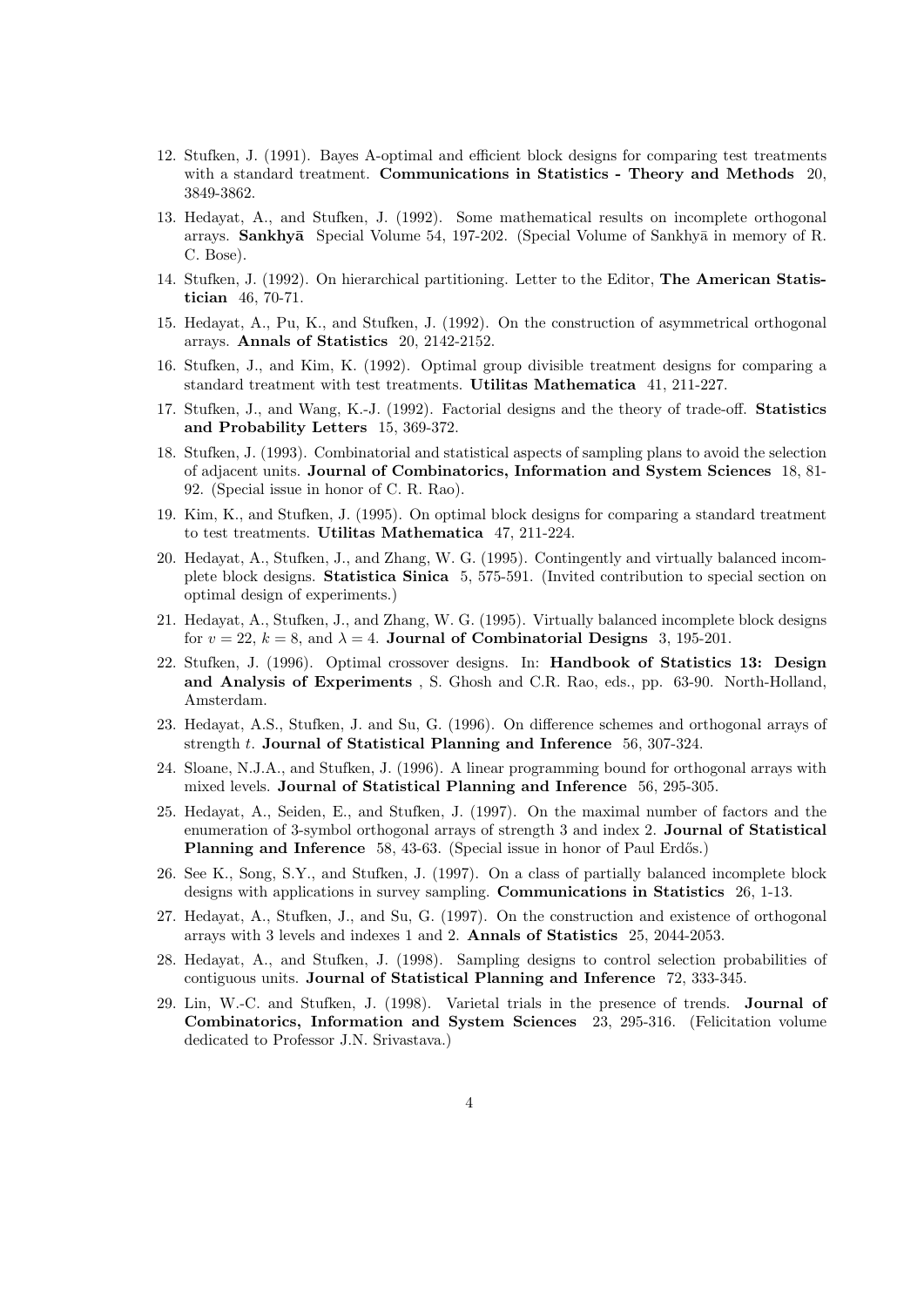- 30. Hedayat, A.S. and Stufken, J. (1999). Compound orthogonal arrays. Technometrics 41, 57-61.
- 31. Stufken, J., Song, S.Y., See, K. and Driessel, K.R. (1999). Polygonal designs: Some existence and non-existence results. Journal of Statistical Planning and Inference 77, 155-166.
- 32. Lin, W.-C. and Stufken, J. (1999). On finding trend-free block designs. Journal of Statistical Planning and Inference 78, 57-70.
- 33. Chai, F.-S. and Stufken, J. (1999). Trend-free block designs for higher order trends. Utilitas Mathematica 56, 65-78.
- 34. See, K., Stufken, J., Song, S.Y. and Bailer, A.J. (2000). Relative efficiencies of sampling plans for selecting a small number of units from a rectangular region. **Journal of Statistical Com**putation and Simulation 66, 273-294.
- 35. De Cock, D. and Stufken, J. (2000). On finding mixed orthogonal arrays of strength 2 with many 2-level factors. Statistics and Probability Letters 50, 383-388.
- 36. Hedayat, A.S. and Stufken, J. (2001). Compound orthogonal arrays and dispersion effects. In: Recent Advances in Experimental Designs and Related Topics , S. Altan and J. Singh, eds., pp. 119-132. Nova Science Publishers, Huntington, NY.
- 37. Stufken, J. and Wright, J.H. (2001). Polygonal designs with blocks of size  $k \leq 10$ . Metrika 54, 179-184.
- 38. Rains, E.M., Sloane, N.J.A. and Stufken, J. (2002). The lattice of N-run orthogonal arrays. Journal of Statistical Planning and Inference 102, 477-500.
- 39. Lin, W.-C. and Stufken, J. (2002). Strongly linear trend-free designs and 1-factors of representative graphs. Journal of Statistical Planning and Inference 106, 375-386.
- 40. Kunert, J. and Stufken, J. (2002). Optimal crossover designs in a model with self and mixed carryover effects. Journal of the American Statistical Association 97, 898-906.
- 41. Hedayat, A.S. and Stufken, J. (2003). Optimal and efficient crossover designs under different assumptions for the carryover effects. Journal of Biopharmaceutical Statistics 13, 519-528.
- 42. Hedayat, A, Stufken, J. and Yang, M. (2006). Optimal and efficient crossover designs when subject effects are random. Journal of the American Statistical Association 101, 1031- 1038.
- 43. Stufken, J. and Tang, B. (2007). Complete enumeration of two-level orthogonal arrays of strength d with  $d + 2$  constraints. Annals of Statistics 35, 793-814.
- 44. Bose, M. and Stufken, J. (2007). Optimal crossover designs when carryover effects are proportional to direct effects. Journal of Statistical Planning and Inference 137, 3291-3302.
- 45. Yang, M. and Stufken, J. (2008). Optimal and efficient crossover designs for comparing test treatments to a control treatment under various models. Journal of Statistical Planning and Inference 138, 278-285.
- 46. Wright, James H. and Stufken, J. (2008). New Balanced Sampling Plans Excluding Adjacent Units. Journal of Statistical Planning and Inference 138, 3326-3335.
- 47. Majumdar, D. and Stufken, J. (2008). Optimal Designs for Mixed Models in Experiments Based On Ordered Units. Annals of Statistics 36, 1090-1107.
- 48. Kunert, J. and Stufken, J. (2008). Optimal crossover designs for two treatments in the presence of mixed and self carryover effects. Journal of the American Statistical Association 103, 1641-1647.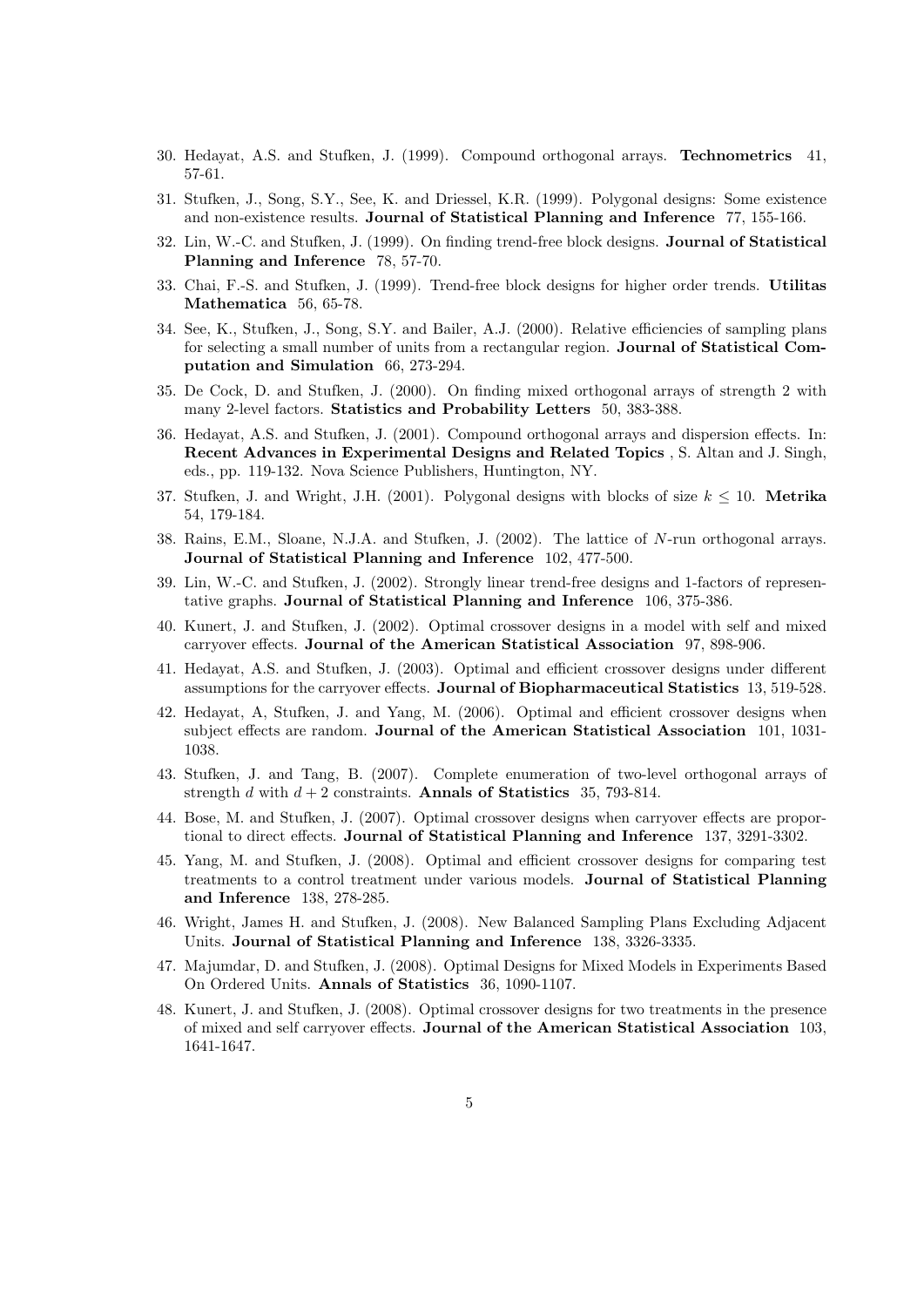- 49. Kao, M.-H., Mandal, A. and Stufken, J. (2008). Optimal Design for Event-related Functional Magnetic Resonance Imaging Considering Both Individual Stimulus Effects and Pairwise Contrasts. Statistics and Applications 6, 235-256. (Invited for special issue in honor of Aloke Dey).
- 50. Yang, M. and Stufken, J. (2009). Support points of locally optimal designs for nonlinear models with two parameters. **Annals of Statistics** 37, 518-541.
- 51. Kao, M.-H., Mandal, A., Lazar, N., and Stufken, J. (2009). Multi-objective Optimal Experimental Designs for Event-Related fMRI Studies. NeuroImage 44, 849-856.
- 52. Kao, M.-H., Mandal, A. and Stufken, J. (2009). Efficient Designs for Event-Related Functional Magnetic Resonance Imaging with Multiple Scanning Sessions. Communication in Statistics – Theory and Methods 38, 3170-3182. (Invited for special issue in honor of Shelley Zacks).
- 53. Ozan, O. and Stufken, J. (2010). Assessing the Impact of Carryover Effects on the Variances of Estimators of Treatment Differences in Crossover Designs. Statistics in Medicine 29, 2480-2485.
- 54. Wright, James H. and Stufken, J. (2011). Variance approximation under balanced sampling plans excluding adjacent units. Journal of Statistical Theory and Practice 5, 147-160.
- 55. Stufken, J. and Yang, M. (2012). Optimal designs for generalized linear models. In: Design and Analysis of Experiments, Volume 3, Special Designs and Applications, K. Hinkelmann, ed., pp. 137-164. Wiley, New Jersey.
- 56. Stufken, J. and Taylor, R.L. (2012). A Brief History of the Department of Statistics at the University of Georgia. In: Strength in Numbers: The Rising of Academic Statistics Departments in the U.S., Alan Agresti and Xiao-Li Meng, eds., 381-394. Springer.
- 57. Stufken, J. and Yang, M. (2012). On locally optimal designs for generalized linear models with group effects. Statistica Sinica 22, 1765-1786.
- 58. Kao, M.-H., Mandal, A. and Stufken, J. (2012). Constrained Multi-objective Designs for Functional MRI Experiments via A Modified Nondominated Sorting Genetic Algorithm. Journal of the Royal Statistical Society, Series C (Applied Statistics) 61, 515-534.
- 59. Yang, M. and Stufken, J. (2012). Identifying locally optimal designs for nonlinear models: A simple extension with profound consequences. Annals of Statistics 40, 1665-1681.
- 60. Kao, M.-H., Majumdar, D., Mandal, A., Stufken, J. (2013). Maximin and maximin-efficient event-related fMRI designs under a nonlinear model. Annals of Applied Statistics 7, 1940- 1959.
- 61. Wu, H.-P. and Stufken, J. (2014). Locally  $\phi_p$ -optimal designs for generalized linear models with a single-variable quadratic polynomial predictor. Biometrika 101, 365-375.
- 62. Kao, M.-H. and Stufken, J. (2015). Optimal design for event-related fMRI studies. In: Handbook of Design and Analysis of Experiments, A.M. Dean, M.D. Morris, J. Stufken and D. Bingham, eds., 895-924. Chapman & Hall / CRC.
- 63. Hu, L., Yang, M. and Stufken, J. (2015). Saturated locally optimal designs under differentiable optimality criteria. Annals of Statistics 43, 30-56.
- 64. Bludowsky, A., Kunert, J. and Stufken, J. (2015). Optimal designs for the carryover model with random interactions between subjects and treatments. Australian & New Zealand Journal of Statistics 57, 517-533.
- 65. Martin, R., Stufken, J. and Yang, M. (2016). A Conversation with Samad Hedayat. Statistical Science 31, 637-647.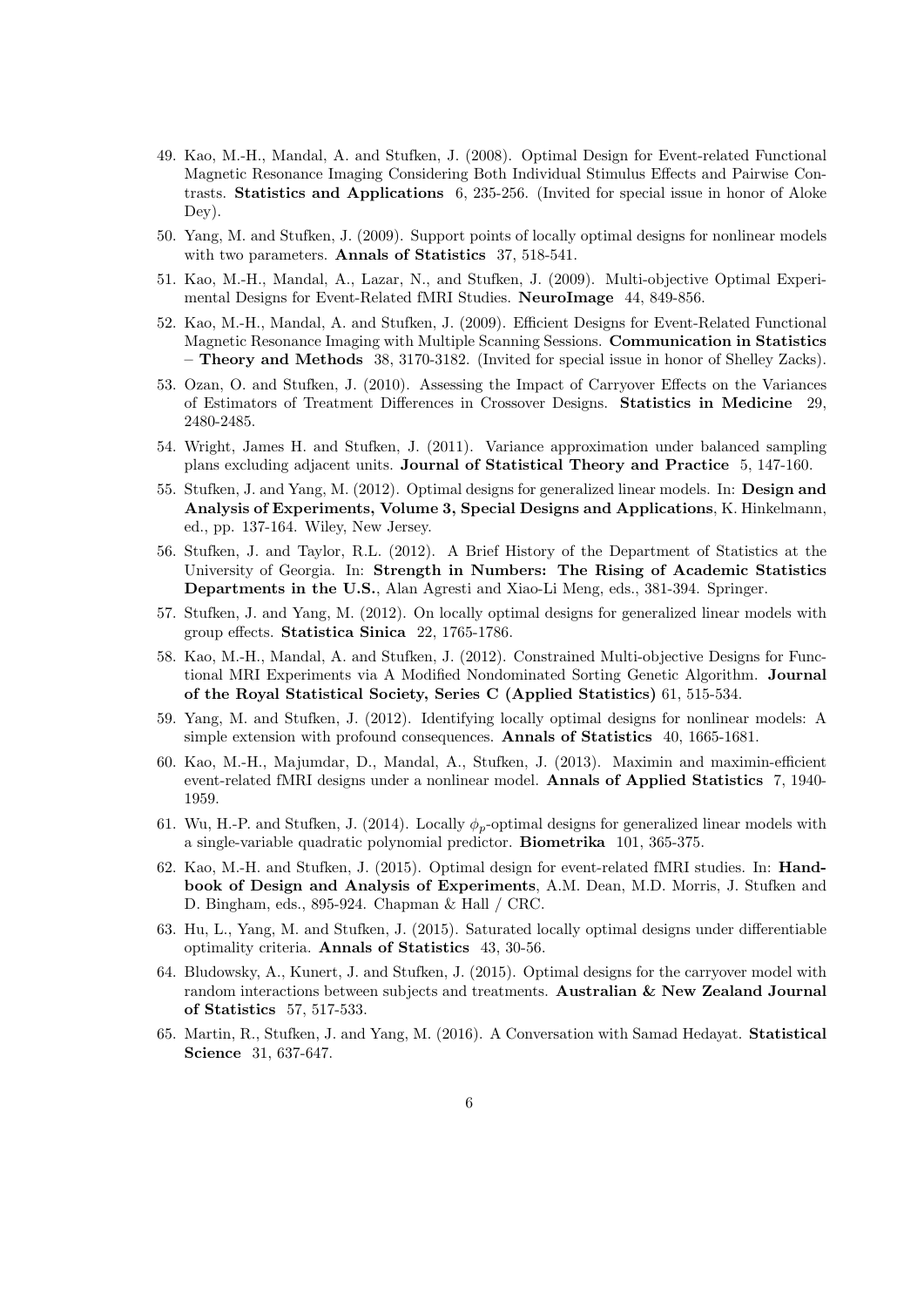66. Zhang, W., Mandal, A. and Stufken, J. (2016). Approximations of the Information Matrix for a Panel Mixed Logit Model. Journal of Statistical Theory and Practice accepted.

#### • Non-refereed publications

- 1. Hedayat, A., and Stufken, J. (1986). Fractional factorial designs in the form of incomplete orthogonal arrays. In: Statistical Designs: Theory and Practice (Proceedings of a conference in honor of Walter T. Federer), Charles E. McCullogh, Steven J. Schwager, George Casella, and Shayle R. Searle, eds., pp. 101-115. Cornell University Press, Ithaca, N.Y.
- 2. Hedayat, A., Rao, C.R., and Stufken, J. (1988). Designs for survey sampling avoiding contiguous units. In: Handbook of Statistics 6: Sampling , P. R. Krishnaiah and C. R. Rao, eds., pp. 575-583. North-Holland, Amsterdam.
- 3. Hedayat, A., and Stufken, J. (1988). Two-symbol orthogonal arrays. In: Optimal Design and Analysis of Experiments (Proceedings of the First International Conference-Workshop on Optimal Design and Analysis of Experiments, Neuchâtel, Switzerland, July 25-28, 1988), Y. Dodge, V. V. Fedorov, and H. P. Wynn, eds., pp. 47-58. North-Holland, Amsterdam.
- 4. Hedayat, A., and Stufken, J. (1989). On the maximum number of factors in two construction methods for orthogonal arrays. In: Statistical Data Analysis and Inference (Proceedings of a conference in honor of C. R. Rao, Neuchâtel, Switzerland, August 21-24, 1989), Y. Dodge, ed., pp. 33-40. North-Holland, Amsterdam.
- 5. Stufken, J. (1990). Contribution to the discussion of "The non-orthogonal design of experiments" by R. Mead. Journal of the Royal Statistical Society A 153, 195.
- 6. Hedayat, A.S. and Stufken, J. (2002). Optimal and efficient crossover designs for a model with self and mixed carryover effects. In: ASA Proceedings of the 2001 JSM.
- 7. Groeneveld, R. A. and Stufken, J. (2002). Solution of "A careless walk toward zero". The American Mathematical Monthly 109, 855-856.
- 8. Stufken, J. (2005). Comment on "The Impact of Technology on the Scientific Method" by S. Keller-McNulty, A.G. Wilson, and G. Wilson. Chance 18 (4), 16.
- 9. Stufken, J. (2007). Samad Hedayat: A Friend and Mentor. In the April 21 issue of the Daily Newsletter of the Conference on Algebraic Graph Theory, IPM, Tehran, Iran, April 21-27, 2007.
- 10. Hedayat, S. and Stufken, J. (2009). Comment on "What is Statistics?". The American Statistician 63 (2), 115-116.
- 11. Stufken, J. (2009). An Invitation: Editor's Introduction to "Desired and Feared–what Do We Do Now and Over the Next 50 Years?". The American Statistician 63 (3), 201.

#### • Book reviews

- 1. Stufken, J. (1988). Optimal paired comparison designs for factorial experiments, by E. E. M. van Berkum. Journal of the American Statistical Association 83, 909.
- 2. Stufken, J. (1994). Taguchi Methods: A hands-on approach, by G. S. Peace. Technometrics 36, 121-122.
- 3. Stufken, J. (2000). Design and Analysis of Experiments, by Angela Dean and Daniel Voss. Journal of the American Statistical Association 95, 679.

#### • Submitted or to be submitted

1. Wang, H., Yang, M. and Stufken, J. (2016). Information-Based Optimal Subdata Selection for Big Data Linear Regression. Revision submitted.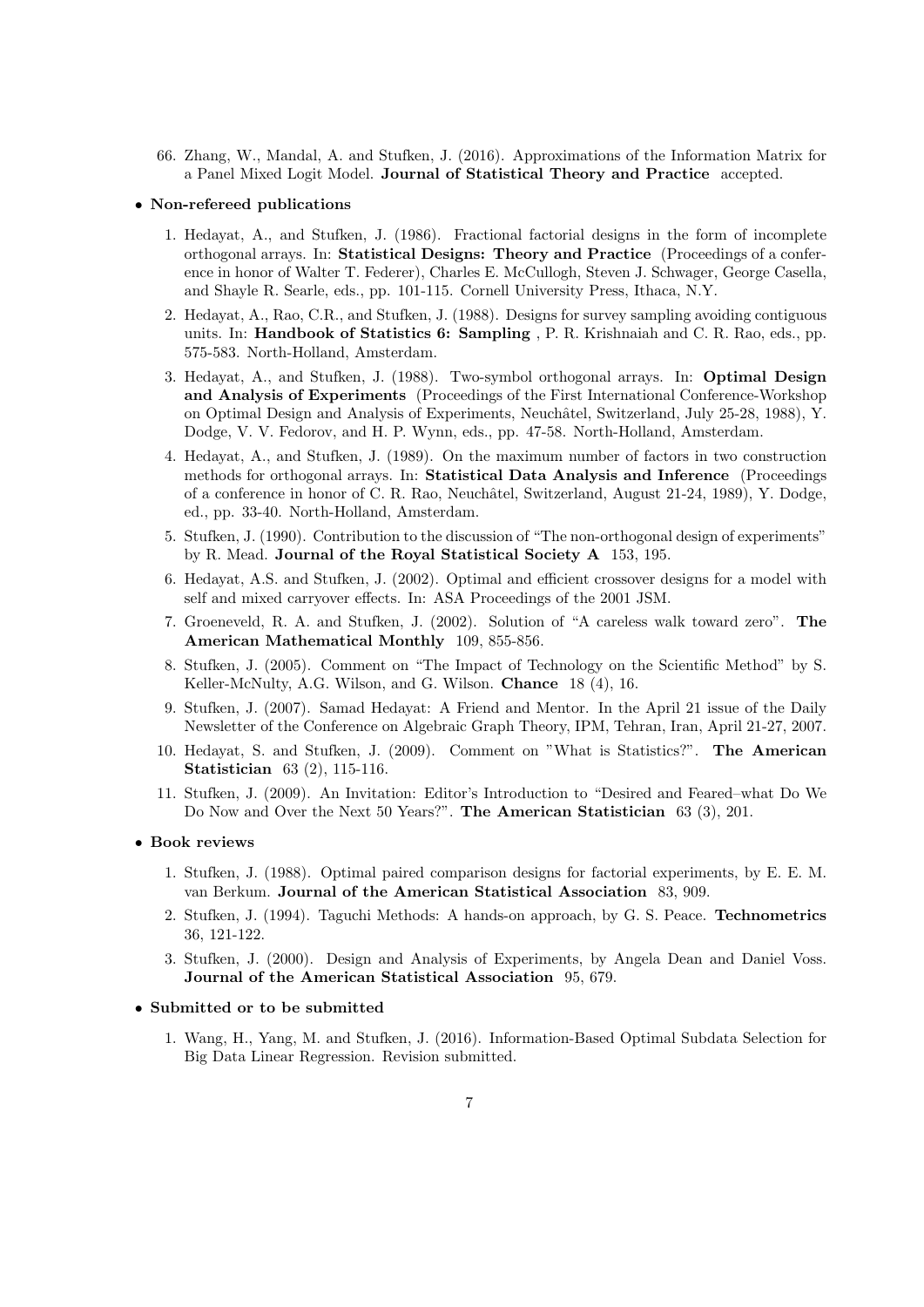- 2. Nachtsheim, A. C., Jones, B., Montgomery, D. C. and Stufken, J. (2016). Augmenting Definitive Screening Designs. Submitted.
- 3. Hu, L. and Stufken, J. (2016). Optimal designs for mixed effects models. Submitted.
- 4. Chai, F.-S. and Stufken, J. (2016). Row-column L-designs for symmetrical parallel line assays with two preparations. In preparation.
- 5. Hu, L. and Stufken, J. (2016). Optimal designs for multiple-covariate generalized linear models. In preparation.
- 6. Tan, X. and Stufken, J. (2016). Locally D-Optimal Designs for Generalized Linear Models with Group Effects and a Covariate. In preparation.
- 7. Tan, X. and Stufken, J. (2016). Locally D-Optimal Design for Generalized Linear Model with Factorial Effects and a Covariate. In preparation.
- 8. Yu, W. and Stufken, J. (2016). Optimal designs for generalized linear mixed models using penalized quasi-likelihood. In preparation.

# INVITED PRESENTATIONS AT PROFESSIONAL MEETINGS AND INVITED LECTURES

- On bounds for the efficiency of block designs for comparing test treatments with a control. At the Joint Statistical Meetings, August 1986, Chicago, Illinois (an ASA session).
- Two-symbol orthogonal arrays. At the First International Conference-Workshop on Optimal Design and Analysis of Experiments, July 25-28, 1988, University of Neuchâtel, Switzerland.
- Sampling designs useful for solid waste sampling. At the Joint Statistical Meetings, August 22-25, 1988, New Orleans, Louisiana (a session of the Survey Research Section of the ASA).
- On some families of repeated measurements designs. At the Western Regional IMS Meeting, June 25-28, 1989, Davis, California.
- On the construction of orthogonal arrays. At the meeting "Design of Experiments: Optimality, Construction, and Applications", May 2-8, 1993, Mathematisches Forschungsinstitut Oberwolfach, Germany.
- Trend-free and nearly trend-free block designs (with D. Majumdar). At the Eastern Regional IMS/ENAR Meeting, Birmingham, Alabama, March 26-29, 1995.
- Sampling designs to control selection probabilities of contiguous units (with A.S. Hedayat). At the R.C. Bose Memorial Conference, Colorado State University, Fort Collins, Colorado, June 7-11, 1995.
- On difference schemes and orthogonal arrays of strength  $t$  (with A.S. Hedayat and G. Su). At the R.C. Bose Memorial Conference, Colorado State University, Fort Collins, Colorado, June 7-11, 1995. (Presented by G. Su)
- Design of experiments in the presence of trends. At the First DeKalb Symposium on Recent Developments in Statistical Science, DeKalb, Illinois, September 27-29, 1996.
- Crossover Designs. At the 50th Anniversary Conference of the Department of Statistics, Iowa State University, Ames, Iowa, October 16-18, 1997.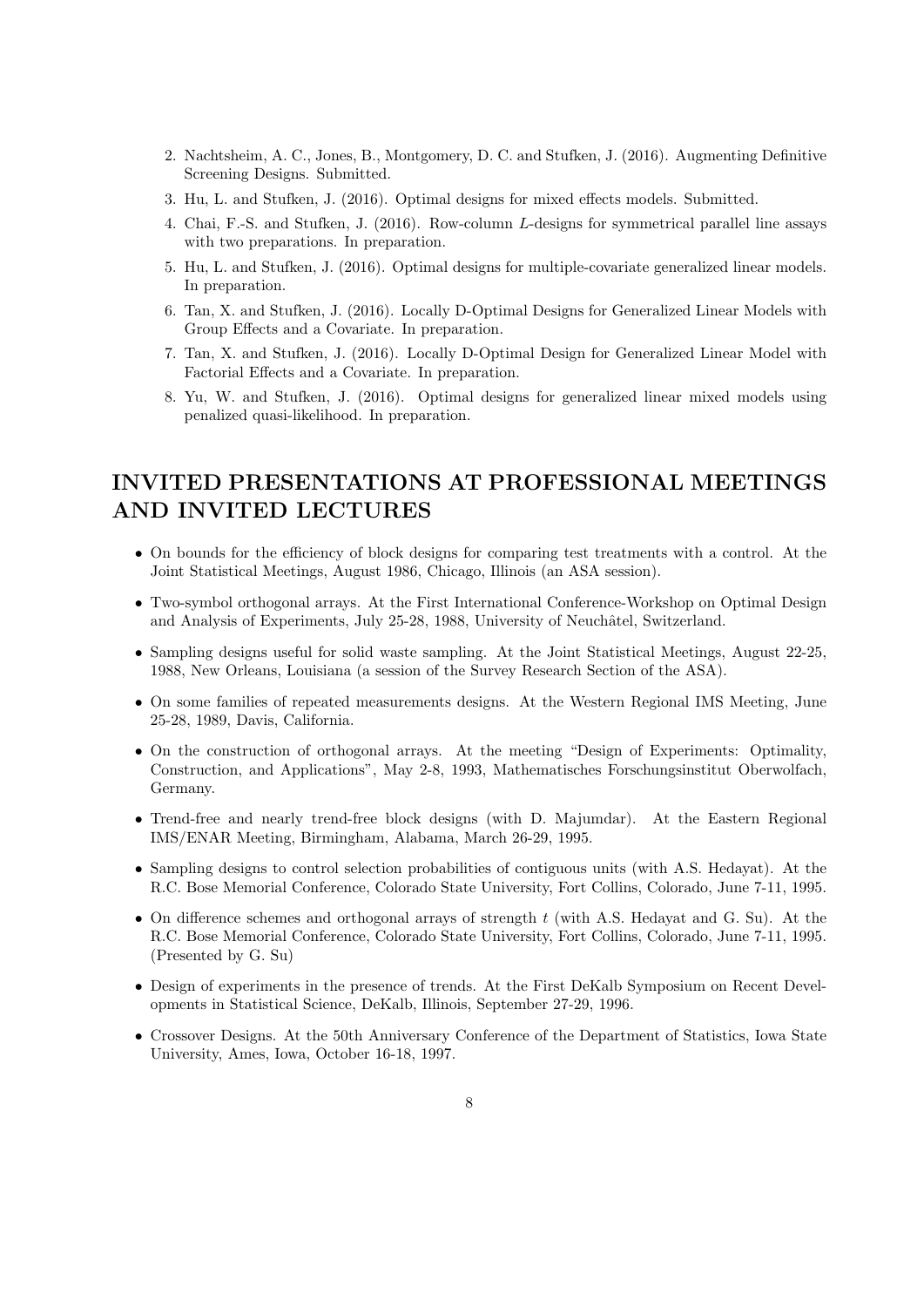- Crossover Designs. At the Longitudinal Data Analysis Workshop, Northern Illinois University, November 6-7, 1997.
- Orthogonal Arrays. Two 2-hour lectures at the University of Dortmund, Germany, November 17-21, 1997.
- Compound Orthogonal Arrays. At the meeting "Experimental Design: Theory and Applications", Nov. 1-7, 1998, Mathematisches Forschungsinstitut Oberwolfach, Germany.
- Crossover Designs for Correlated Data (with A.S. Hedayat). At the Fifth Annual Biopharmaceutical Applied Statistics Symposium (BASS), Hilton Head Island, South Carolina, December 7-11, 1998. (Presented jointly with A.S. Hedayat)
- Compound Orthogonal Arrays (with A.S. Hedayat). At the Spring Central Section Meeting of the AMS, Urbana, IL, March 18-21, 1999. (Presented by A.S. Hedayat)
- Optimal and Efficient Crossover Designs. At the First International Workshop on Crossover Designs, Göteborg, Sweden, May 19-20, 1999.
- Compound Orthogonal Arrays (with A.S. Hedayat). At the Spring Research Conference on Statistics and Technology, Minneapolis-St.Paul, MN, June 2-4, 1999.
- Compound Orthogonal Arrays. At the Annual Meeting of the Statistical Society of Canada, Regina, Canada, June 6-9, 1999.
- Optimal Crossover Designs. At the Sixth International Conference on Statistics, Combinatorics, and Related Areas, Forum for Interdisciplinary Mathematics, Mobile, AL, December 18-20, 1999.
- Orthogonal arrays: Open problems and recent developments. At "Reflections on the Past and Visions for the Future", an International Conference in Honor of Professor C.R. Rao, San Antonio, Texas, March 16-19, 2000.
- Discussion leader at roundtable discussion on "Orthogonal Arrays: Theory and Applications" at the First Midwest Conference for New Directions in Experimental Design, Columbus, Ohio, May 18-20, 2000.
- Compound orthogonal arrays and dispersion effects (with A.S. Hedayat). At the Second International Conference on Mathematical Methods in Reliability: Methodology, Practice and Inference. Bordeaux, France, July 4-7, 2000. (Presented by A.S. Hedayat.)
- Polygonal designs. At the IMS Western Regional Meeting (with WNAR and the Statistical Society of Canada), Vancouver, Canada, June 10-14, 2001.
- Optimal crossover designs in a model with self and mixed carryover effects (with Joachim Kunert). Model Oriented Data Analysis (MODA) 6, Austria, June 25-29, 2001 (presented by Kunert).
- NSF/DMS Statistics Program. At the Joint Statistical Meetings, Atlanta, GA, August 5-9, 2001.
- Optimal and efficient crossover designs (with A.S. Hedayat). At the Joint Statistical Meetings, Atlanta, GA, August 5-9, 2001.
- Crossover designs for two treatments. At the Fourth Biennial International Conference on Statistics, Probability and Related Areas, DeKalb, IL, June 14-16, 2002.
- Funding for research in statistics at the National Science Foundation. At the Fourth Biennial International Conference on Statistics, Probability and Related Areas, DeKalb, IL, June 14-16, 2002.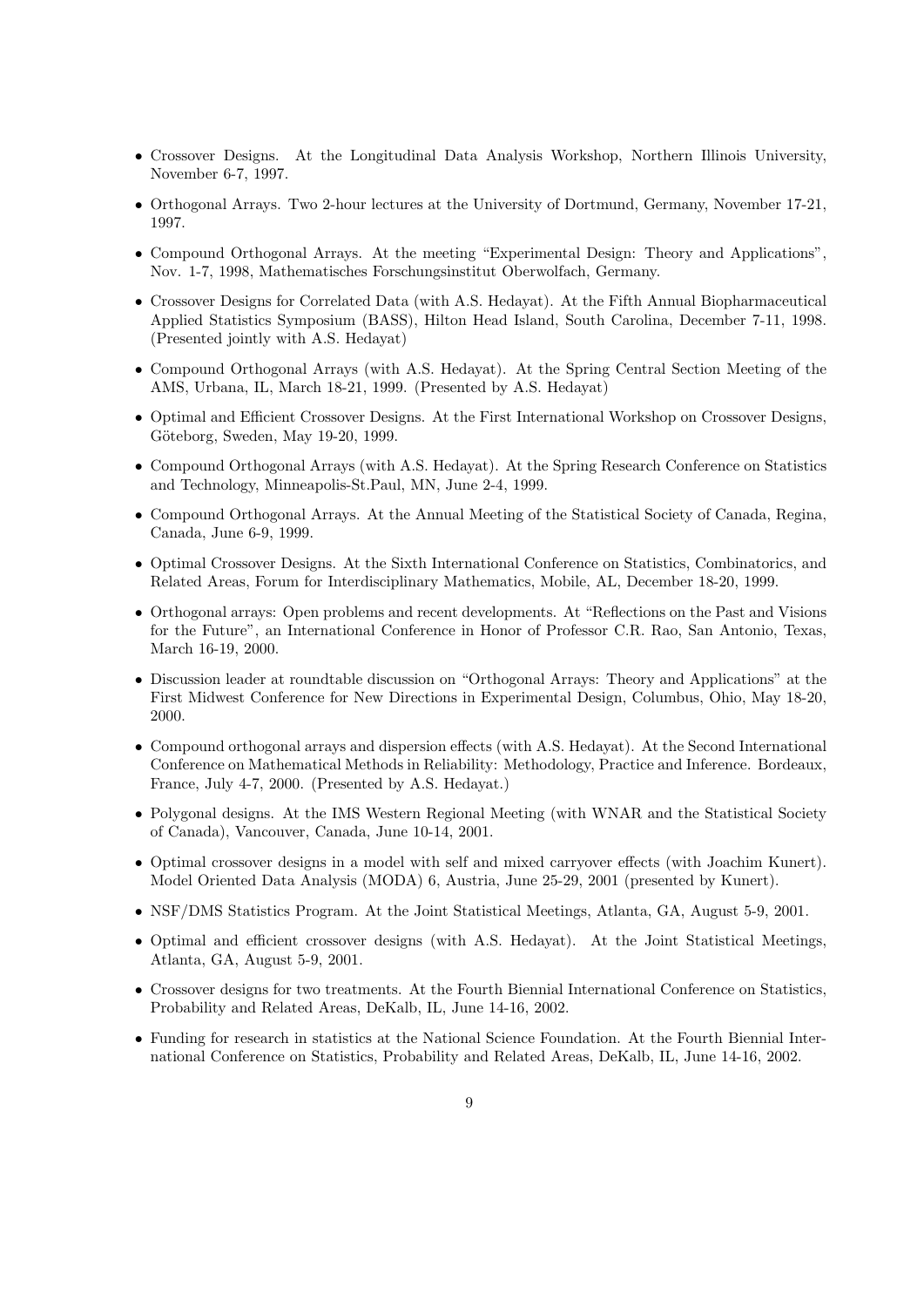- Block designs in the presence of trends (with Dibyen Majumdar). At the Fourth Biennial International Conference on Statistics, Probability and Related Areas, DeKalb, IL, June 14-16, 2002 (presented by Majumdar).
- Considerations for selecting a crossover design. At the 2002 Taipei International Statistical Symposium and Bernoulli Society EAPR Conference, Taipei, Taiwan, July 7-10, 2002.
- Orthogonal arrays: Selected results. At the conference Design and Analysis of Experiments 1 (DAE1), Vancouver, Canada, July 14-18, 2002.
- Roundtable discussion leader on funding for statistics at the NSF. At the conference Design and Analysis of Experiments 1 (DAE1), Vancouver, Canada, July 14-18, 2002.
- Considerations for selecting a crossover design. At the conference Design and Analysis of Experiments 2003 (DAE 2003), Chicago, IL, May 14-17, 2003.
- On the use of Hadamard matrices in the design of experiments. Presentation for the US Mathematics Olympiad Winners during their visit to the National Science Foundation, Arlington, VA, June 23, 2003.
- Considerations for selecting a crossover design. Justus F. Seely Memorial Conference on Linear Models, Corvallis, OR, July 31-Aug. 1, 2003.
- Polygonal designs: A synopsis. International Conference on Statistics, Combinatorics and Related Areas, 10th Conference of the Forum for Interdisciplinary Mathematics, Portland, ME, October 3-5, 2003.
- Statistics: Opportunities and challenges. International Conference on Statistics, Combinatorics and Related Areas, 10th Conference of the Forum for Interdisciplinary Mathematics, Portland, ME, October 3-5, 2003.
- Factorial experiments: An introduction. Lecture for students and faculty at Bucknell University as a visitor in the Distinguished Visitor Program of the Department of Mathematics, Lewisburg, PA, March 10, 2004.
- Crossover designs: Some recent developments. Lecture at Bucknell University as a visitor in the Distinguished Visitor Program of the Department of Mathematics, Lewisburg, PA, March 11, 2004.
- Polygonal designs: An overview. Research Meeting of the Southern Regional Council on Statistics, Blacksburg, VA, June 6-9, 2004.
- Polygonal designs: An overview. Model Oriented Data Analysis and Optimal Design (mODa) 7, Heeze, The Netherlands, June 14-18, 2004.
- Optimal and efficient crossover designs when subject effects are random. ENAR, Austin, TX, March 20-23, 2005 (IMS session).
- Orthogonal arrays with or without additional structure or properties. Workshop on Quality Improvement Methods, Witten-Bommerholz (near Dortmund), Germany, April 1-2, 2005.
- Optimal and efficient crossover designs when subject effects are random. International Conference on Design of Experiments (ICODOE), Memphis, TN, May 12-15, 2005.
- Optimal and efficient crossover designs when subject effects are random. International Conference on Statistics in Honour of Professor Kai-Tai Fang's 65th Birthday (Fang65), Hong Kong, June 20-24, 2005.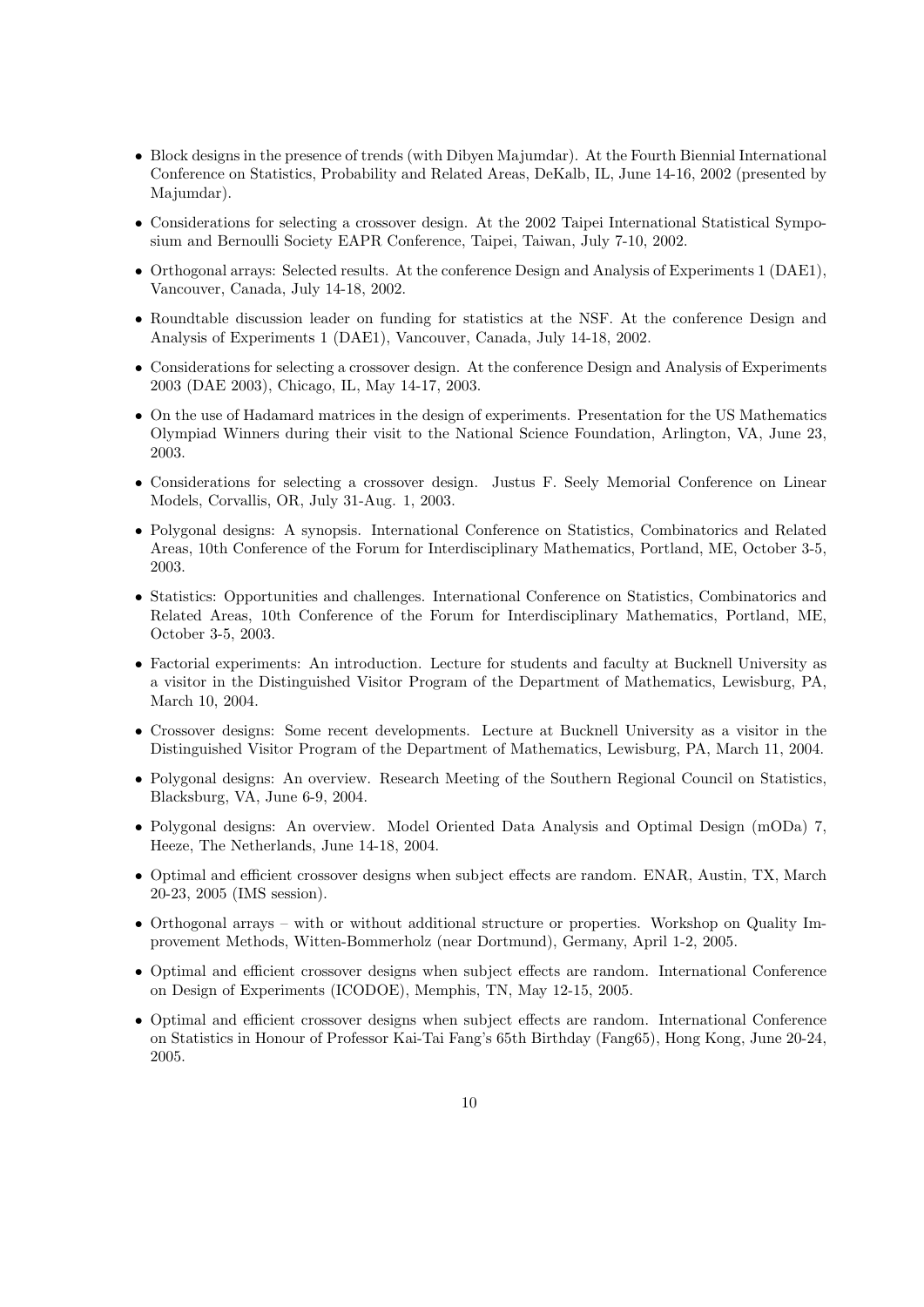- On a class of block designs and its use in sampling. Design and Analysis of Experiments: DAE2005, Santa Fe, NM, October 11-14, 2005.
- Some Combinatorial Questions Emanating from the Design of Experiments. International Conference on Statistics, Combinatorics and Related Areas, 12th Conference of the Forum for Interdisciplinary Mathematics, Auburn, December 2-4, 2005.
- Moderator of Editors' Round Table. International Conference on Statistics, Combinatorics and Related Areas, 12th Conference of the Forum for Interdisciplinary Mathematics, Auburn, December 2-4, 2005.
- On two-treatment crossover designs. International Conference on Design of Experiments and Its Applications, Tianjin, China, July 9-13, 2006.
- Moderator of Editors' Round Table. International Conference on Interdisciplinary Mathematical & Statistical Techniques, 13th Conference of the Forum for Interdisciplinary Mathematics, Tomar, Portugal, September 1-4, 2006.
- On a class of PBIB designs useful in sampling. Sixth International Triennial Calcutta Symposium on Probability and Statistics, Special Session in the Memory of Prof. R.C. Bose, Kolkata, India, December 29-31, 2006.
- On Block Designs Useful in Sampling. International Conference on Interdisciplinary Mathematical & Statistical Techniques (IMST) 2007, 15th Conference of the Forum for Interdisciplinary Mathematics, Shanghai, China, May 20-23, 2007 (plenary presentation).
- Moderator of Editors' Round Table. International Conference on Interdisciplinary Mathematical & Statistical Techniques (IMST) 2007, 15th Conference of the Forum for Interdisciplinary Mathematics, Shanghai, China, May 20-23, 2007.
- Carry-Over Effects in Cross-Over Designs. Joint Statistical Meetings 2007 (topic contributed session), Salt Lake City, UT, June 28 - August 2, 2007.
- Maximin Universally Optimal Block Designs in the Presence of a Trend. International Conference on Advances in Interdisciplinary Statistics and Combinatorics, Greensboro, NC, October 12-14, 2007.
- Maximin Universally Optimal Block Designs in the Presence of a Trend. Design and Analysis of Experiments 2007, Memphis, TN, November 1-3, 2007.
- On determining support points of locally optimal designs for nonlinear models. International Conference on Interdisciplinary Mathematical & Statistical Techniques (IMST) 2008, 16th Conference of the Forum for Interdisciplinary Mathematics, Memphis, TN, May 15-18, 2008.
- On determining support points of locally optimal designs for nonlinear models. 15th Annual Spring Research Conference (SRC) on Statistics in Industry and Technology, Atlanta, GA, May 19-21, 2008.
- On locally optimal designs for generalized linear models with group effects. The 6th Workshop on Simulation, St. Petersburg, Russia, June 28 - July 4, 2009.
- On locally optimal designs for generalized linear models with group effects. Design and Analysis of Experiments 2009, Columbia, MO, October 14-17, 2009.
- Carry-over effects when using crossover designs. The 10th Islamic Countries Conference on Statistical Sciences, Cairo, Egypt, December 20-23, 2009.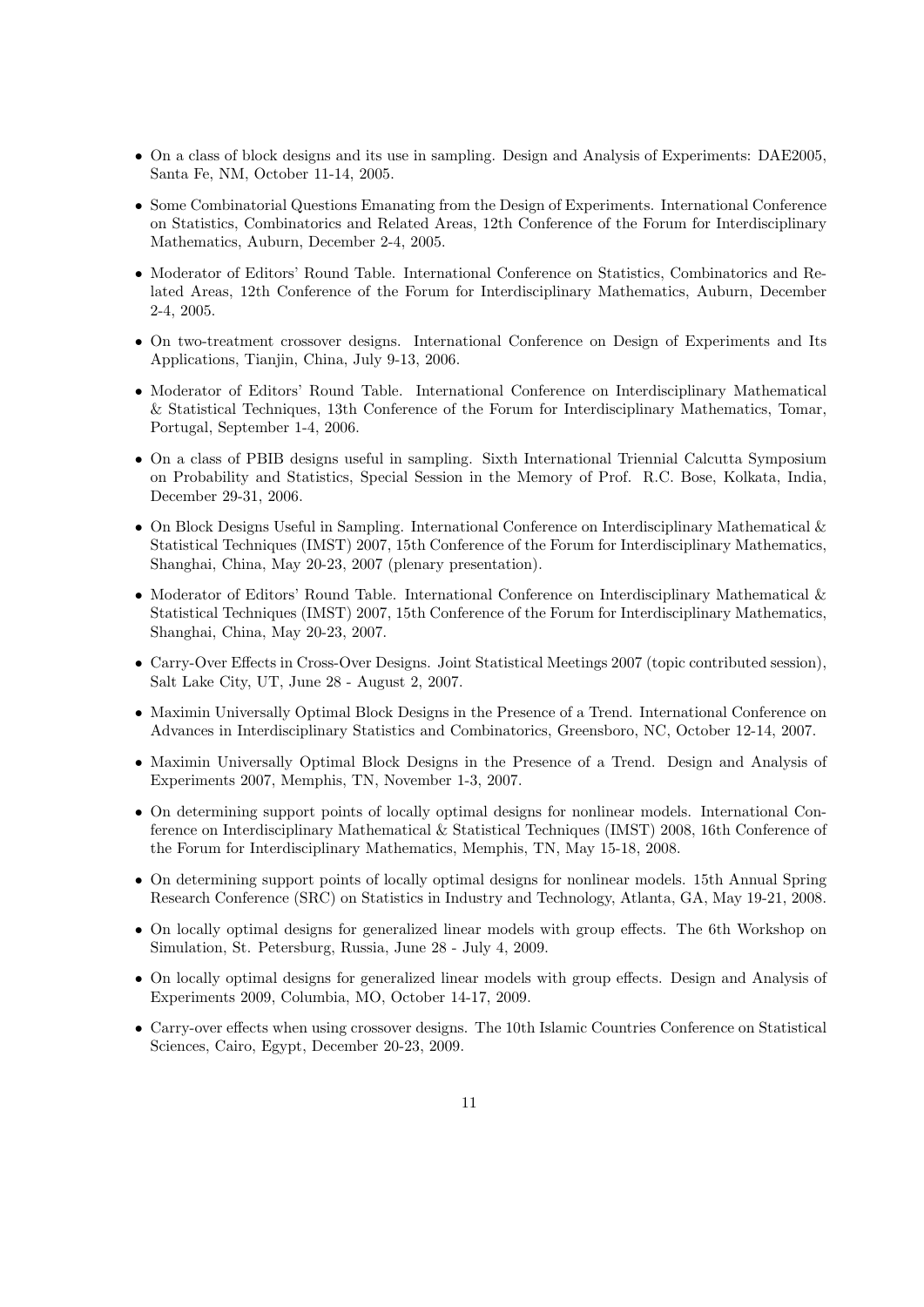- Optimal and Efficient Designs for Generalized Linear Models. Joint Statistical Meetings 2010, Vancouver, BC, Canada, July 31 - August 5, 2010.
- Some combinatorial structures useful in design of experiments (Mini-symposium on Optimal Design of Experiments). CanaDAM 2011, Victoria, BC, Canada, May 31 - June 3, 2011.
- Tools to identify optimal designs for generalized linear models. Statistical Society of Canada 2011 Meeting, Wolfville, Halifax, CA, June 12-15, 2011.
- Invited panelist for a panel on "Future directions for design of experiments". Design of Experiments: Methods and Applications 2011, Isaac Newton Institute, Cambridge, UK, August 30 - September 2, 2011.
- A Short Overview of Orthogonal Arrays. Rothschild Visiting Professor Lecture, Isaac Newton Institute, Cambridge, UK, September 5, 2011.
- On Optimal Designs for Generalized Linear Models. Optimal Design of Experiments Theory and Application, Vienna, Austria, September 25-30, 2011.
- On an Extension for Identifying Locally Optimal Designs for Nonlinear Models. IMS/ASA Spring Research Conference 2012, Harvard University, Boston, MA, June 13-15, 2012.
- On an Extension for Identifying Locally Optimal Designs for Nonlinear Models. The 2nd IMS Asia Pacific Rim Meeting, Tsukuba, Japan, July 2-4, 2012.
- Locally Optimal Designs for Nonlinear Models. Plenary presentation at the International Conference on Advances in Interdisciplinary Statistics and Combinatorics, Greensboro, NC, October 5-7, 2012.
- Some Thoughts About L-Designs for Parallel Line Assays. Seventh International Workshop on Simulation, Rimini, Italy, May 21-25, 2013.
- Some Thoughts About L-Designs for Parallel Line Assays. The 7th Workshop on Statistics, Mathematics and Computation, Tomar, Portugal, May 28-29, 2013.
- C.-S. Cheng: Selected Highlights. ASA/IMS Spring Research Conference 2013, University of California Los Angeles, Los Angeles, CA, June 20-22, 2013.
- Statistical Leadership in Academia (presentation & panel). NISS Affiliates Meeting, Baltimore, MD, March 16, 2014.
- Saturated Locally Optimal Designs Under General Optimality Criteria. The 3rd IMS Asia Pacific Rim Meeting, Taipei, Taiwan, June 29 - July 3, 2014.
- Recent Developments on Optimal Designs for Nonlinear and Generalized Linear Models. Conference on Experimental Design and Analysis 2014, Taipei, Taiwan, July 4-5, 2014.
- On Optimal Designs for Nonlinear Mixed Effects Models. Building Statistical Methodology and Theory 2014 (In honor of Jeff Wu's 65th birthday), Mile, China, July 7-9, 2014.
- On optimal designs for nonlinear mixed effects models (plenary talk). International Conference on Advances in Interdisciplinary Statistics and Combinatorics (AISC), Greensboro, NC, October 10-12, 2014.
- On connections between orthogonal arrays and D-optimal designs for certain generalized linear models with group effects. Design and Analysis of Experiments in Healthcare, Isaac Newton Institute for Mathematical Sciences, Cambridge, UK, July 6-10, 2015.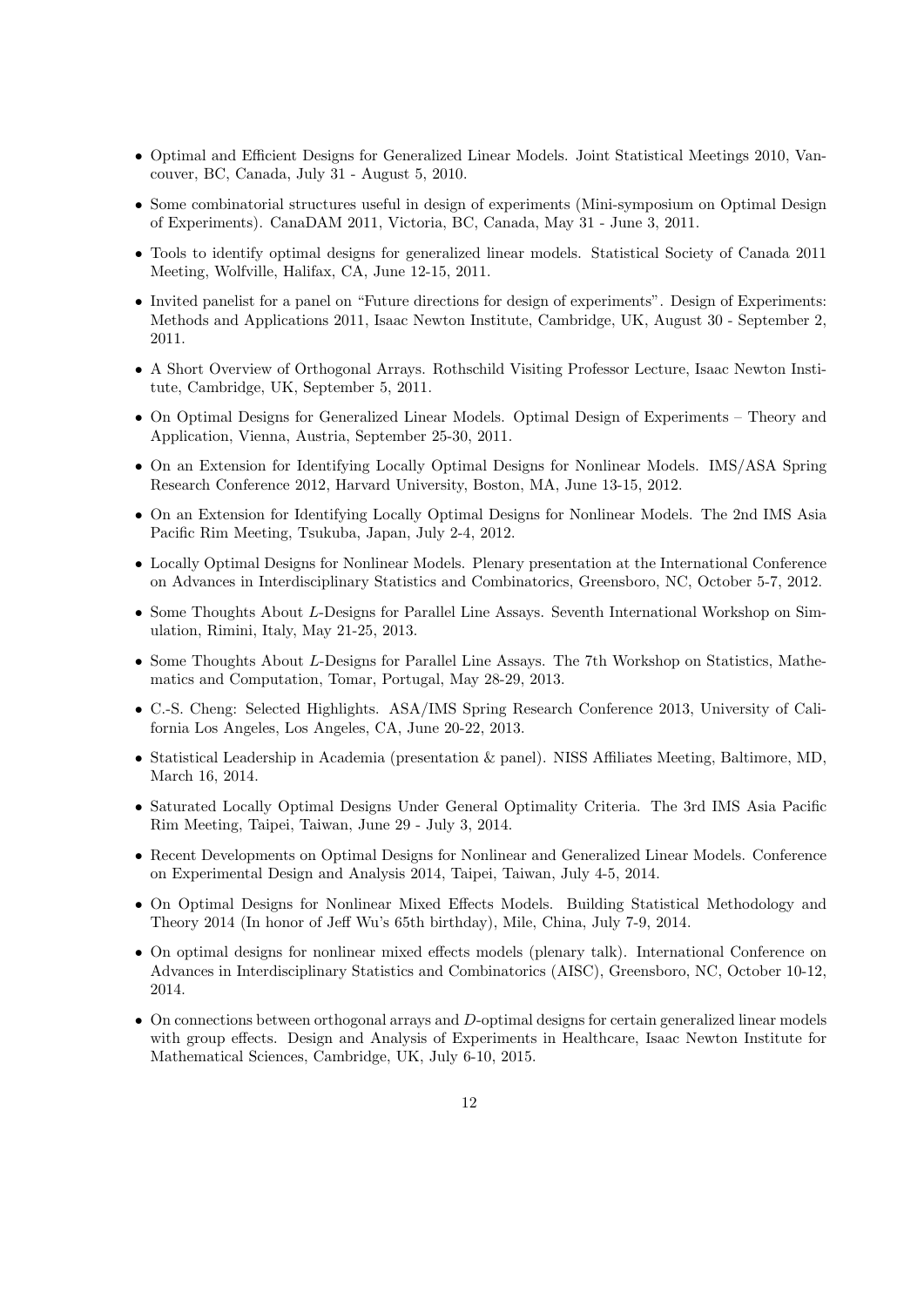- Design of Experiments: From Small Data to Big Data. Helen Barton Lecture Series in Computational Mathematics, Department of Mathematics and Statistics, University of North Carolina Greensboro, Greensboro, NC, March 28, 2016.
- Using fractional factorials to obtain efficient designs for certain generalized linear models. 2016 International Conference on Design of Experiments (ICODOE), Memphis, TN, May 10-13, 2016.
- Using fractional factorials to obtain efficient designs for certain generalized linear models. 2016 Spring Research Conference (SRC), Illinois Institute of Technology, Chicago, IL, May 25-27, 2016.
- Using fractional factorials to obtain efficient designs for certain generalized linear models. International Chinese Statistical Association Symposium, Atlanta, GA, June 12-16, 2016.
- Using fractional factorials to obtain efficient designs for certain generalized linear models. Joint Statistical Meetings, Chicago, IL, July 30 - August 4, 2016.
- Optimal design and subdata selection for big data. 2016 International Indian Statistical Association Conference, Corvallis, OR, August 18-21, 2016.
- Optimal designs for GLMs with multiple covariates. International Conference on Advances in Interdisciplinary Statistics and Combinatorics (AISC), Greensboro, NC, September 30 - October 2, 2016.
- Optimal design and subdata selection for big data (plenary talk). International Conference on Statistical Distributions and Applications (ICOSDA), Niagara Falls, ON, Canada, October 14-16, 2016.
- Optimal designs for GLMs with multiple covariates. Conference on Experimental Design and Analysis (CEDA), Academia Sinica, Taipei, Taiwan, December 15-17, 2016.

# OTHER PRESENTATIONS AT PROFESSIONAL MEETINGS

- Concepts of balance in block designs. At the Joint Statistical Meetings, August 6-10, 1989, Washington, D.C. (a topic-contributed ASA session).
- On group divisible treatment designs for comparing test treatments with a standard treatment in blocks of size 3 (with K.-J. Wang). At the International Statistical Symposium, Taipei, R.O.C., June 28-30, 1990. (Presented by K.-J. Wang)
- Comparing test treatments with a control. At the Joint Statistical Meetings, August 18-22, 1991, Atlanta, Georgia.
- Fractional factorial designs with equal information matrices (with K.-J. Wang). At the Joint Statistical Meetings, August 18-22, 1991, Atlanta, Georgia. (Presented by K.-J. Wang)
- Sampling designs useful for solid waste sampling (with A.S. Hedayat). At the 1991 Conference on Solid Waste Research and Technology, October 15-16, 1991, Oak Brook, Illinois.
- On the existence of  $p$ -trend-free block designs. At the 1997 Joint Statistical Meetings, Anaheim, California.
- Panelist for "A Forum for Communication with the National Science Foundation", a topic contributed panel at the Joint Statistical Meetings, San Francisco, CA, August 3-7, 2003.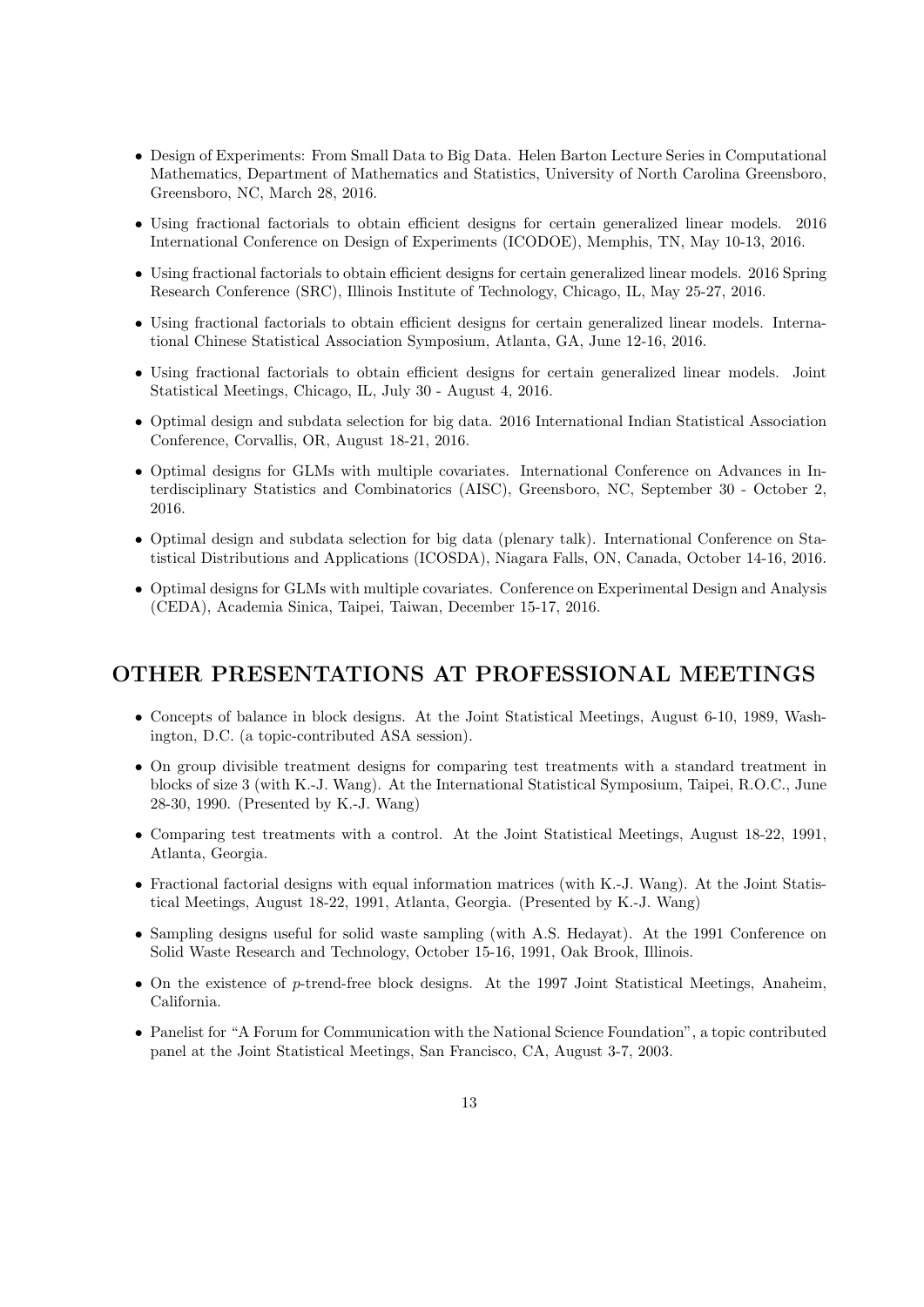# COLLOQUIUM SPEAKER

### 1. On comparing test treatments with a control

- University of California, Santa Barbara, Department of Mathematics, 1986
- Purdue University, West Lafayette, Department of Statistics, 1986
- Columbia University, New York, Department of Statistics, 1986
- University of Southern California, Los Angeles, Department of Mathematics, 1986
- University of British Columbia, Vancouver, Department of Statistics, 1986
- University of Illinois at Urbana, Department of Statistics, 1986
- University of Kentucky, Lexington, Department of Statistics, 1986
- University of Georgia, Athens, Department of Statistics, 1986
- University of South Carolina, Columbia, Department of Statistics, 1986
- Cornell University, Ithaca, Biometrics Unit and School of Operations Research and Industrial Engineering, 1986
- University of Iowa, Iowa City, Department of Statistics and Actuarial Science, 1986
- Harvard University, Cambridge, Department of Statistics, 1986
- University of Illinois at Chicago, Department of Mathematics, Statistics, and Computer Science, 1986

### 2. On the construction of ΠPS sampling designs

• University of Georgia, Athens, Department of Statistics, 1987

#### 3. A-optimal and highly efficient block designs for comparing test treatments with a control

- Iowa State University, Ames, Department of Statistics, 1988
- 4. Optimal and efficient repeated measurements designs
	- Iowa State University, Ames, Department of Statistics, 1989
- 5. Variance balanced and pairwise balanced block designs
	- University of Guelph, Guelph, Department of Mathematics and Statistics, 1989

#### 6. On comparing test treatments with a standard treatment

- University of Illinois at Chicago, Department of Mathematics, Statistics, and Computer Science, 1990
- 7. Trend-free and nearly trend-free designs: Selected results
	- Iowa State University, Ames, Department of Statistics, 1992
- 8. Orthogonal arrays: Construction and existence
	- University of Illinois at Chicago, Department of Mathematics, Statistics, and Computer Science, 1993
- 9. Orthogonal arrays: Selected results and some open problems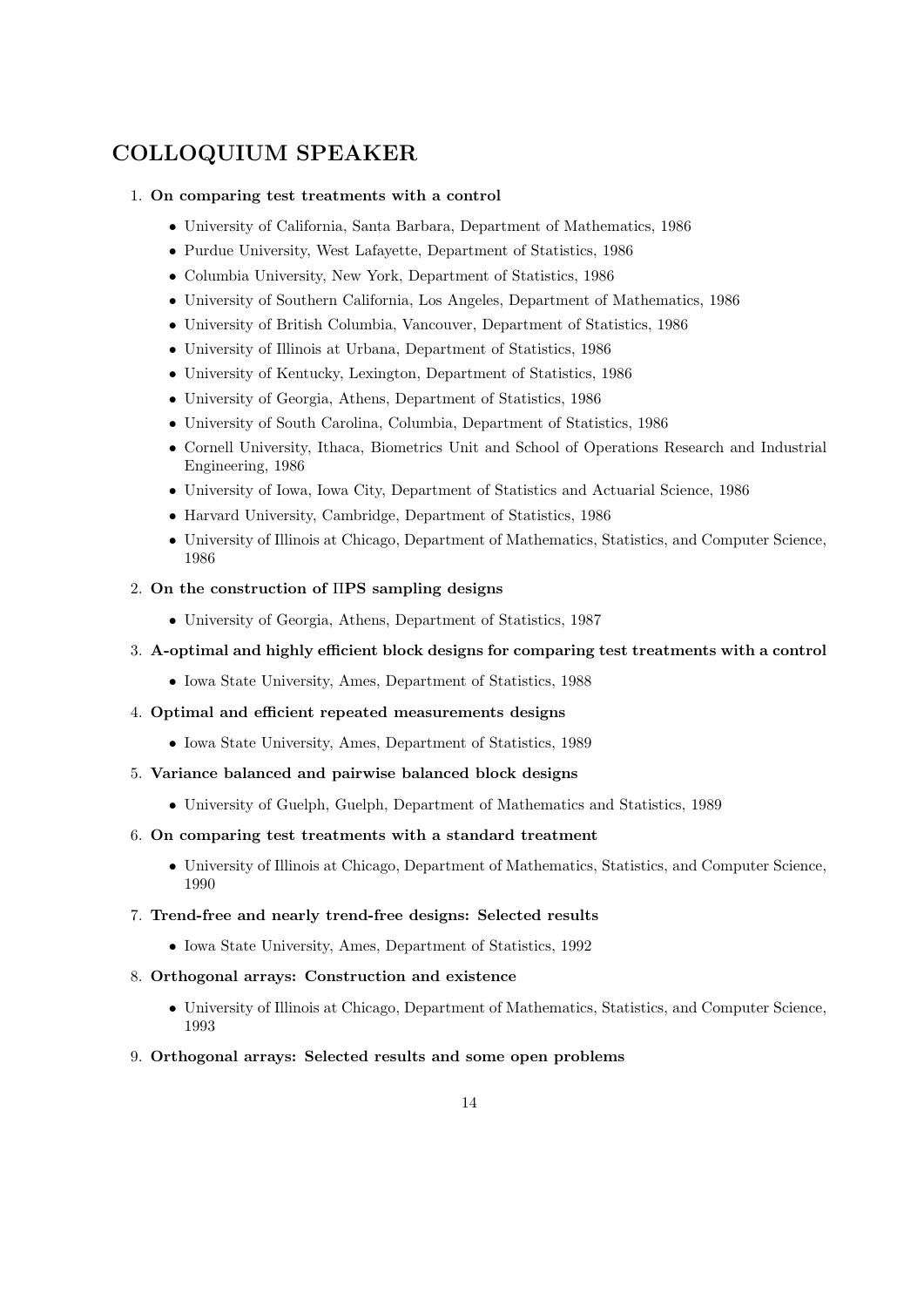- University of Waterloo, Waterloo, Department of Statistics and Actuarial Science, 1993
- Tamkang University, Taipei, Taiwan, Department of Mathematics and Department of Statistics, 1996
- Academia Sinica, Taipei, Taiwan, Institute of Statistical Science, 1997

## 10. Orthogonal arrays: Some selected problems

• Northern Illinois University, Division of Statistics, 1994

## 11. Crossover designs

- University of Dortmund, Germany, Department of Statistics, 1997
- University of Illinois at Chicago, Department of Mathematics, Statistics, and Computer Science, 1998

## 12. Orthogonal arrays and compound orthogonal arrays

• Virginia Tech, Department of Statistics, 1998

## 13. Studying dispersion effects through designed experiments

• University of Illinois at Chicago, Department of Mathematics, Statistics, and Computer Science, 1999

## 14. Some recent developments on crossover designs

- George Mason University, Computational Statistics, 2002
- University of Georgia, Department of Statistics, 2002
- Iowa State University, Department of Statistics, 2002
- Columbia University, Department of Biostatistics, 2002
- Michigan State University, Department of Statistics and Probability, 2003

## 15. Funding for research in statistics at the NSF

- North Carolina State University, Department of Statistics, 2002
- Michigan State University, Department of Statistics and Probability, 2003

### 16. Combinatorial structures in design of experiments

• Clemson University, Department of Mathematical Sciences, 2004

### 17. Two-treatment crossover designs

• Georgia Institute of Technology, School of Industrial and Systems Engineering, 2006

## 18. On Block Designs Useful in Sampling

- University of Central Florida, Department of Statistics and Actuarial Science, 2007
- East China Normal University, Department of Statistics, 2007

## 19. Writing and Publishing

• University of Georgia, Department of Statistics, Graduate Student Seminar, 2007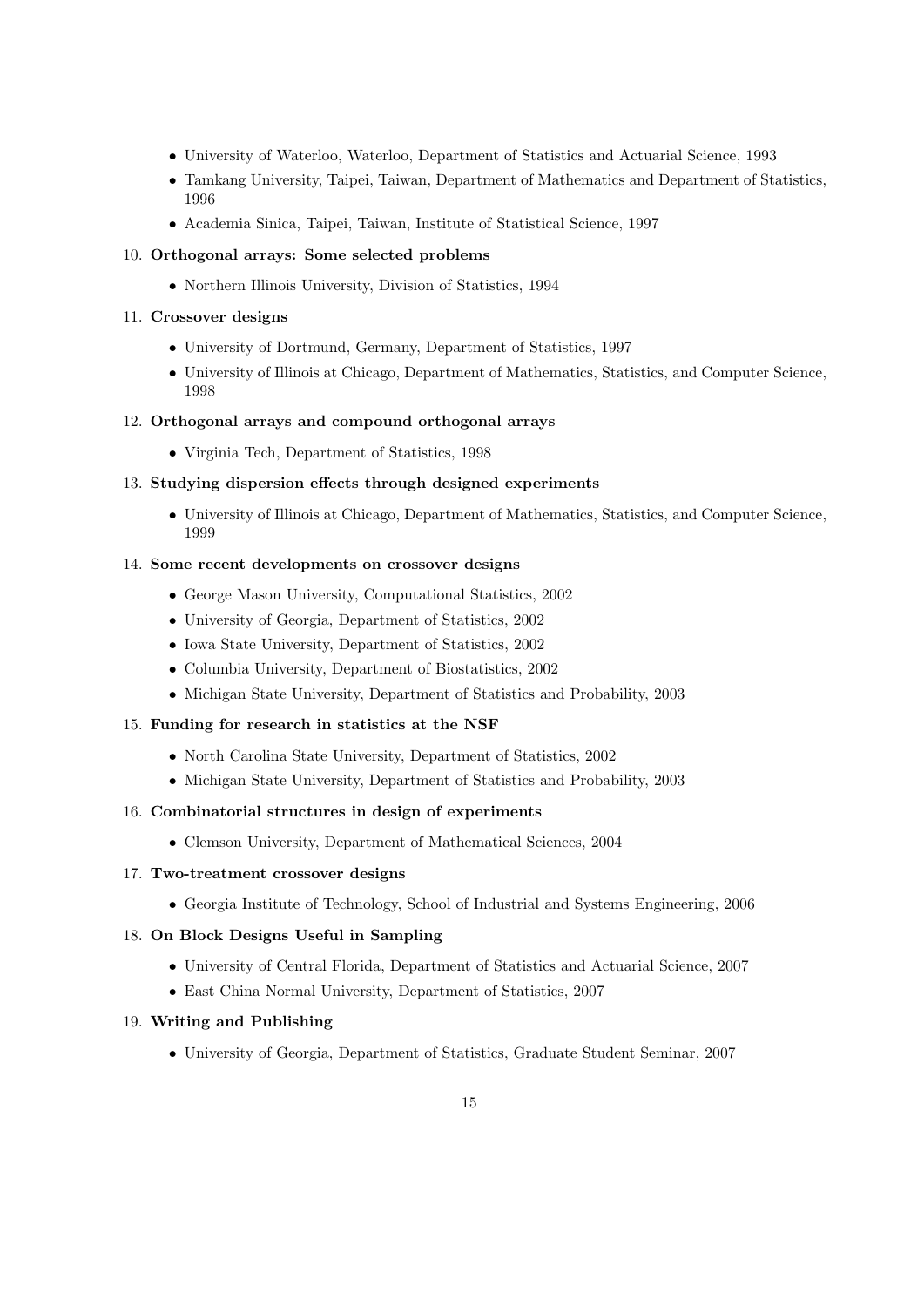- Zhejiang University, School of Management, Hangzhou, China, 2007
- University of Georgia, Department of Statistics, Graduate Student Seminar, 2009
- University of Georgia, Department of Statistics, Lecture in STAT 8920, 2010, 2011

### 20. Maximin Universally Optimal Block Designs in the Presence of a Trend

• University of South Alabama, Department of Mathematics and Statistics, 2008

### 21. Carryover Effects in Crossover Designs

- University of Pennsylvania, Department of Biostatistics and Epidemiology, 2008
- University of Missouri-Columbia, Department of Statistics, 2008

### 22. Carryover Effects when Using Crossover Designs

• Simon Fraser University, Department of Statistics & Actuarial Science, 2010

#### 23. Optimal and Efficient Designs for Generalized Linear Models

• Temple University, Department of Statistics, 2010

#### 24. Design of Experiments: A Non-technical Introduction

- University of Georgia, Department of Statistics, Lecture in STAT 8910, 2011, 2012, 2013, 2014
- 25. Research proposals: Proposal writing and the review process (with emphasis on the NSF)
	- University of Georgia, Department of Statistics, Lecture in STAT 8930, 2011, 2012, 2013

#### 26. Considerations when using crossover designs

- Georgia Health Sciences University, Department of Biostatistics & Epidemiology, 2012
- Arizona State University, School of Mathematical & Statistical Sciences, 2013

#### 27. Locally Optimal Designs for Nonlinear Models

- University of Illinois at Chicago, Department of Mathematics, Statistics and Computer Science, 2012
- Academia Sinica, Institute of Statistics, Taipei, 2012
- Arizona State University, School of Mathematical & Statistical Sciences, 2013

#### 28. Orthogonal Arrays: A Brief Overview

- University of Illinois at Chicago, Department of Mathematics, Statistics and Computer Science, 2013
- Arizona State University, School of Mathematical and Statistical Sciences, 2013

#### 29. (Locally) Optimal Designs for Nonlinear and Generalized Linear Models

- Virginia Tech, College of Science, 2013
- Arizona State University, School of Mathematical and Statistical Sciences, 2014

#### 30. Recent Developments on Optimal Designs for Nonlinear and Generalized Linear Models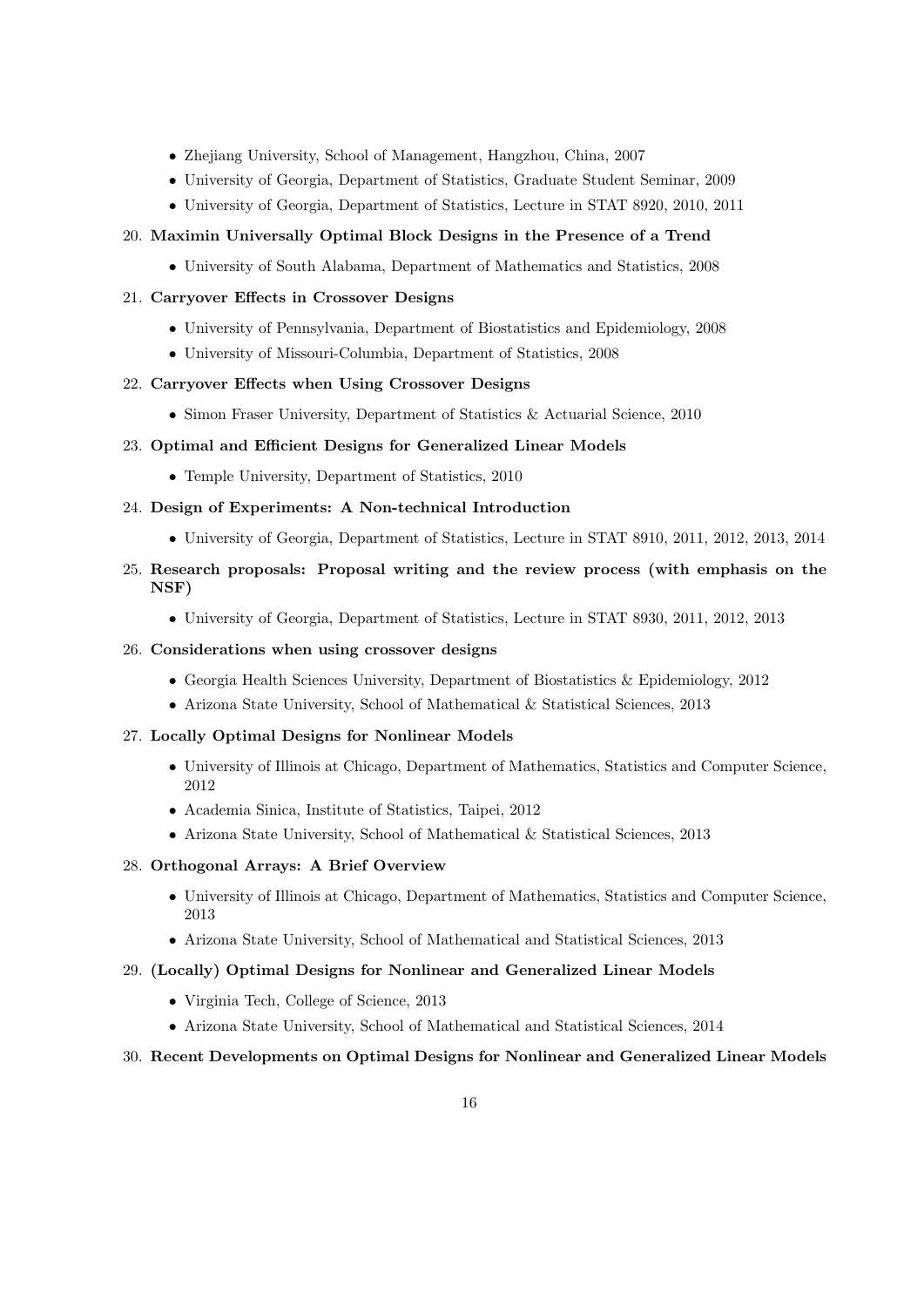- Seoul National University, 2014
- University of Arizona, Statistics Graduate Interdisciplinary Degree Program Colloquium, 2015
- University of California, Riverside, Department of Statistics, 2015

#### 31. Design of Experiments: From Small Data to Big Data

- University at Buffalo, Department of Biostatistics, 2016
- University of Georgia, Department of Statistics, 2016
- University of Dortmund, joint statistics seminar of the Technische Universität Dortmund and Ruhr-Universität Bochum, 2016

## SERVICES

- 1. Editor, The American Statistician, January 1, 2009 December 31, 2011. (Editor-Elect July 1 December 31, 2008)
- 2. Executive Editor, Journal of Statistical Planning and Inference, January 2004 December 2006.
- 3. Associate Editor, Journal of the American Statistical Association, 2003 2005, 2011 present.
- 4. Associate Editor, Journal of Statistical Theory and Practice, 2006 present.
- 5. Associate Editor, Statistica Sinica, 2014 present.
- 6. Guest Editor (with M. Aggarwal and A. Mandal) for a special issue on discrete choice experiments of the Journal of Statistical Theory and Practice, in progress.
- 7. Associate Editor, Statistical Methodology, 2007 2010.
- 8. Associate Editor, Journal of Statistical Planning and Inference, 1995 2003.
- 9. Associate Editor, Communications in Statistics Theory and Methods, 1993 2001.
- 10. Served on proposal review panels for the National Science Foundation, Arlington, VA, 2000, 2007, 2013
- 11. Served on ASA Task Force on Graduate Research and Education, 2004
- 12. Served on ASA Task Force on Science Policy, 2006, 2007
- 13. Served on ASA Committee on Publications, 2009-2011
- 14. Served on an ASA Editorial Search Committee, 2009
- 15. Chaired an ASA Editorial Search Committee for an editor of The American Statistician, 2014
- 16. Served on an ASA Advisory Committee for a publisher partnership, 2010
- 17. Organized an invited paper session at the 1995 Eastern Regional IMS/ENAR Meeting, Birmingham, Alabama (with D. Majumdar).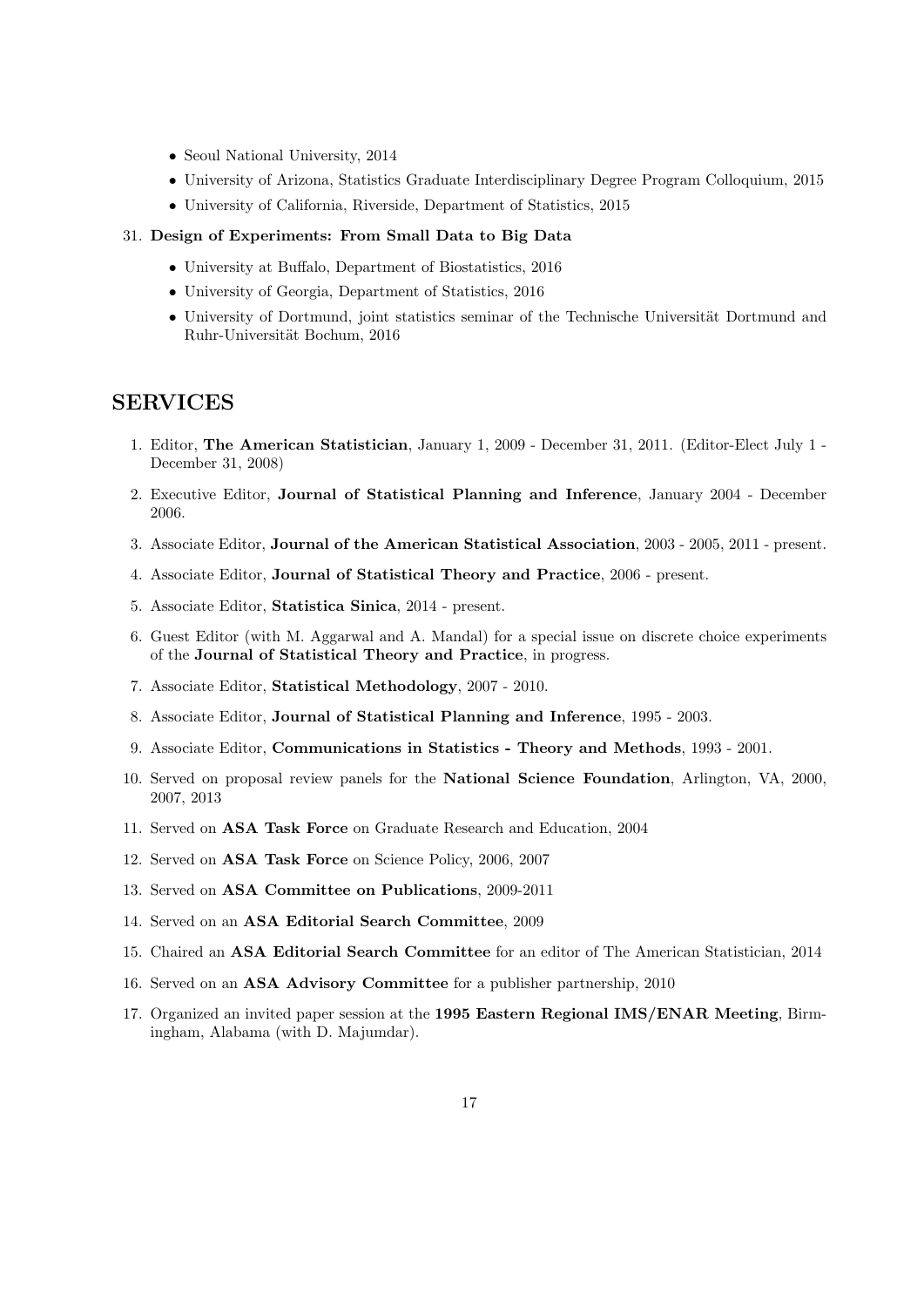- 18. Organized and chaired an invited paper session in memory of Oscar Kempthorne at the 2002 Joint Statistical Meetings, New York, NY.
- 19. UGA representative to the Southern Regional Council on Statistics (SRCOS). Attended Business Meetings in 2004 (Richmond, VA), 2005 (Dallas, TX), 2006 (Lexington, KY), 2008 (Columbia, SC), 2009 (Columbia, MO), 2010 (Houston, TX), 2011 (Raleigh, NC).
- 20. Served as judge of a student paper session at the 2004 International Indian Statistical Association meeting, Athens, GA.
- 21. Organized an invited paper session at the 2004 Summer Research Conference of the Southern Regional Council of Statistics, Blacksburg, VA.
- 22. Organized and chaired an invited paper session at the 2004 Joint Statistical Meetings, Toronto, Canada.
- 23. Organized and chaired the Business Meeting of the Academic Program Representatives group, 2006 Joint Statistical Meetings, Seattle, WA.
- 24. Organized and chaired an invited paper session at the Sixth Workshop on Simulation, June 28 - July 4, 2009, Saint Petersburg, Russia.
- 25. Organized and moderated an invited panel discussion for The American Statistician at the 2009 Joint Statistical Meetings, August 1-6, 2009, Washington DC.
- 26. Organized and chaired an invited paper session at Design and Analysis of Experiments 2009, October 14-17, 2009, Columbia, MO.
- 27. Organized and moderated an invited panel discussion for The American Statistician at the 2010 Joint Statistical Meetings, July 31 - August 5, 2010, Vancouver, BC, Canada.
- 28. Organizer (with Abhyuday Mandal) of the international conference Design and Analysis of Experiments 2012 (DAE 2012), October 17-20, 2012, Athens, GA.
- 29. Organized and chaired an invited paper session at Design and Analysis of Experiments 2015 (DAE) 2015, March 4-6, 2015, SAS World Headquarters, Cary, NC.
- 30. Organized and chaired an invited paper session at the 2016 International Conference on Design of Experiments (ICODOE), May 10-13, 2016, Memphis, TN.
- 31. Co-organized 5 invited paper sessions (with A. Mandal) at the International Conference on Advances in Interdisciplinary Statistics and Combinatorics (AISC), September 30 - October 2, 2016, Greensboro, NC.
- 32. Organized an invited paper session at the Conference on Experimental Design and Analysis (CEDA), December 15-17, 2016, Academia Sinica, Taipei, Taiwan.
- 33. Served as Chair of AR/ASA Committee for studying the possibility of bringing the Academic Program Representatives group under the ASA umbrella.
- 34. Served as ex-officio member of the SPAIG Award Committee, 2006.
- 35. Served on the Conference Advisory Board for the Com2MaC 2004 Conference on Association Schemes, Codes, and Designs, July 19-23, 2004, Pohang, South Korea.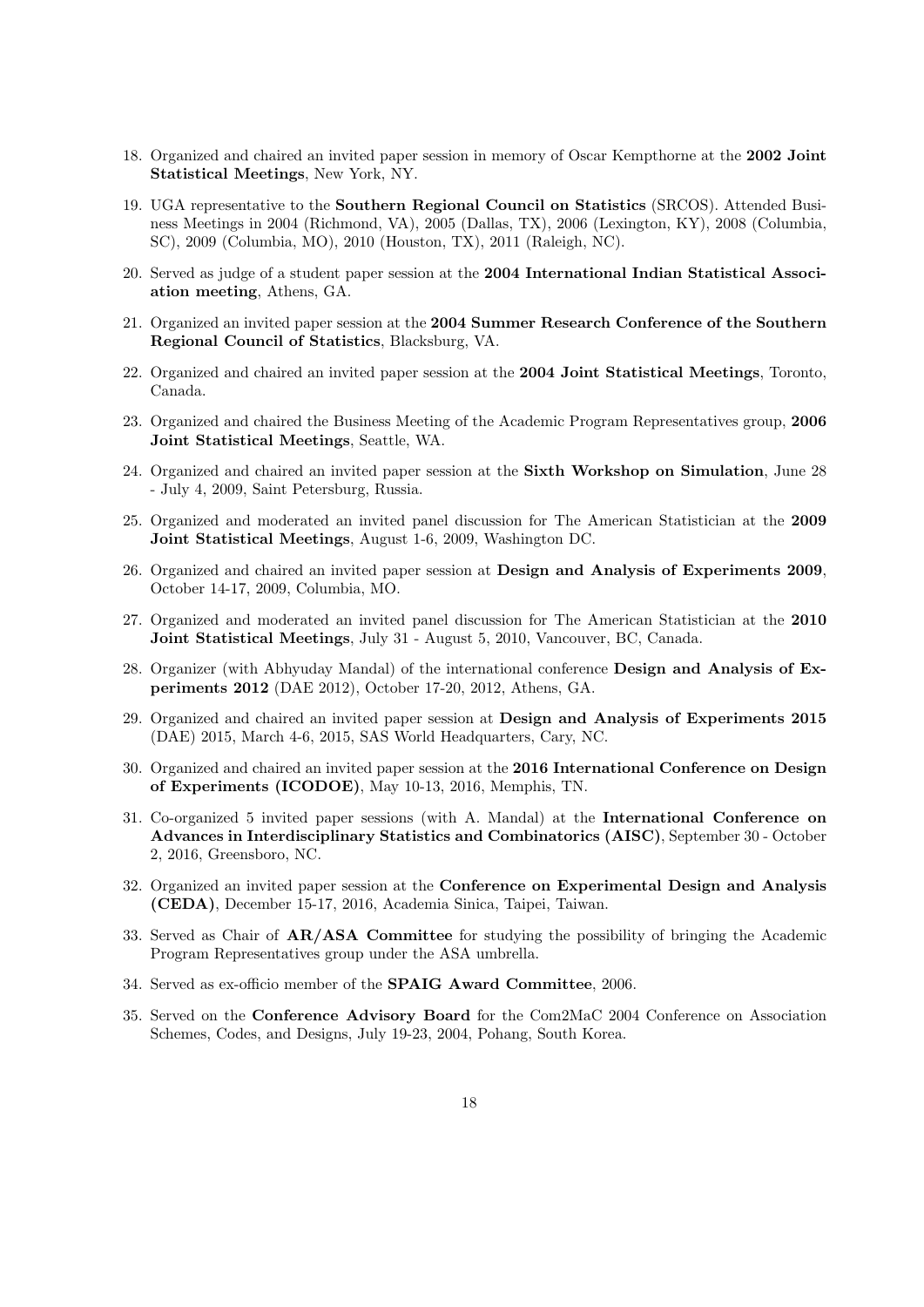- 36. Served on the International Advisory Committee for the International Conference on Design of Experiments: Theory and Applications, May 13-15, 2005, Memphis, TN.
- 37. Served on the International Advisory Committee for the 13th Conference of the Forum for Interdisciplinary Mathematics, September 1-4, 2006, Tomar, Portugal.
- 38. Served on the International Advisory Steering Committee, ISAS Golden Jubilee Conference, Dec 27-30, 2006, Delhi, India.
- 39. Served as co-organizer and co-moderator of the First Statistics Chairs' Workshop, July 27-28, 2007, Salt Lake City, UT.
- 40. Served as Chair of the Program Committee for Design and Analysis of Experiments 2007, November 1-3, 2007, Memphis, TN.
- 41. Served on the Advisory Committee for the International Conference on Design of Experiments, May 10-13, 2011, Memphis, TN.
- 42. Served on the Scientific Advisory Committee for Design and Analysis of Experiments (DAE), Isaac Newton Institute for Mathematical Sciences (INI), Cambridge, UK. The program ran from July 18 - December 21, 2011.
- 43. Served on the **Steering Committee** for the conference series Design and Analysis of Experiments, 2012-current.
- 44. Served on the International Advisory Committee for the International Conference on Statistics and Informatics in Agricultural Research, December 18-20, 2012, New Delhi, India.
- 45. Served on the Scientific Program Committee for the Seventh Workshop on Simulation, May 21-25, 2013, Rimini, Italy.
- 46. Served on the International Scientific Committee for the 7th Workshop on Statistics, Mathematics, and Computation (WSMC7), May 28-29, 2013, Tomar, Portugal.
- 47. Served on the International Scientific Committee for the 5th International Conference on Risk Analysis (ICRA5), May 30-June 1, 2013, Tomar, Portugal.
- 48. Organized an invited paper session for the conference DAE 2015 (Design and Analysis of Experiments), Cary, North Carolina, March 4-6, 2015.
- 49. Served on the Scientific Committee for DEMA2015 (Designed Experiments: Recent Advances in Methods and Applications), Sydney, Australia, December 14-17, 2015.
- 50. Served on the Scientific Program Committee for ICODOE 2016 (International Conference on Design of Experiments), Memphis, TN, May 10-13, 2016.
- 51. Served on the International Advisory Committee for ICODOE 2016 (International Conference on Design of Experiments), Memphis, TN, May 10-13, 2016.
- 52. Served on the International Advisory Committee for AISC 2016 (International Conference on Advances in Interdisciplinary Statistics and Combinatorics), Greensboro, NC, September 30-October 2, 2016.
- 53. Refereed papers for the following 36 professional outlets:
	- Annals of Applied Statistics (1)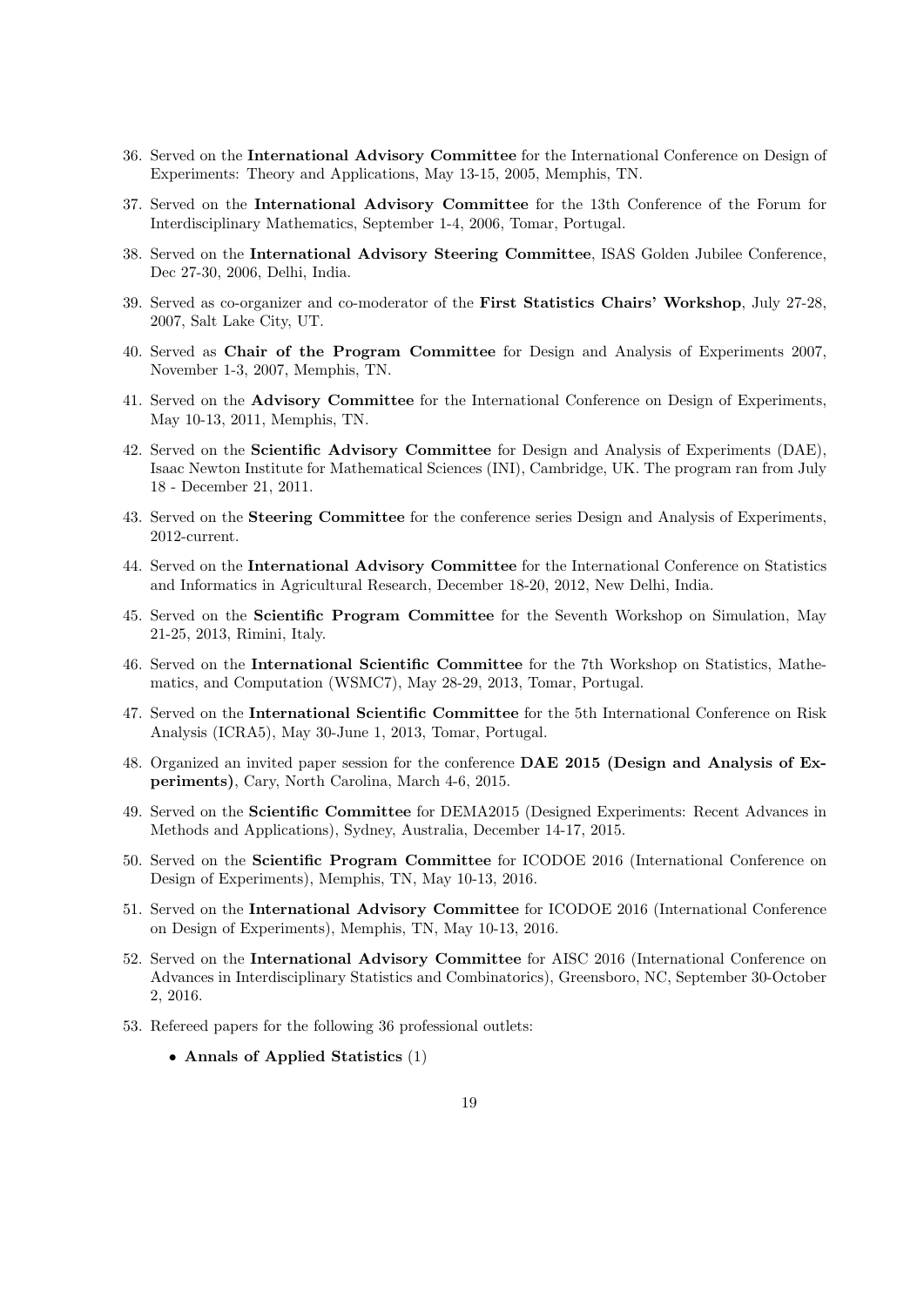- Annals of Statistics (20)
- Australasian Journal of Combinatorics (1)
- Biometrical Journal (1)
- Biometrics (2)
- Biometrika (10)
- Calcutta Statistical Association Bulletin (1)
- Communications in Statistics (11)
- Computational Statistics (1)
- Computational Statistics & Data Analysis (1)
- Discrete Applied Mathematics (1)
- Discrete Mathematics (1)
- Forest Science (1)
- Genetics Selection Evolution (1)
- Handbook of Research on Applied Cybernetics and Systems Science (1)
- Handbook of Statistics (1)
- International Statistical Review (1)
- Journal of Combinatorial Design (1)
- Journal of Combinatorics, Information and System Sciences (1)
- Journal of Computational and Graphical Statistics (1)
- Journal of King Saud University (Science) (1)
- Journal of Statistical Planning and Inference (21)
- Journal of the American Statistical Association (6)
- Journal of the Indian Society of Agricultural Statistics (1)
- Journal of the Royal Statistical Society (2)
- Mathematical Methods of Statistics (1)
- Metrika (5)
- Proceedings of the Conference on New Developments and Applications in Experimental Design (1)
- Proceedings of the IPM-20 Combinatorics Conference (1)
- Proceeding of Meeting of the Saudi Association of Mathematical Sciences (1)
- Sankhyā $(3)$
- Statistica Sinica (8)
- Statistics and Probability Letters (10)
- Technometrics (5)
- The American Statistician (6)
- Utilitas Mathematica (1)
- 54. Reviewed 3 books, for the following 2 journals: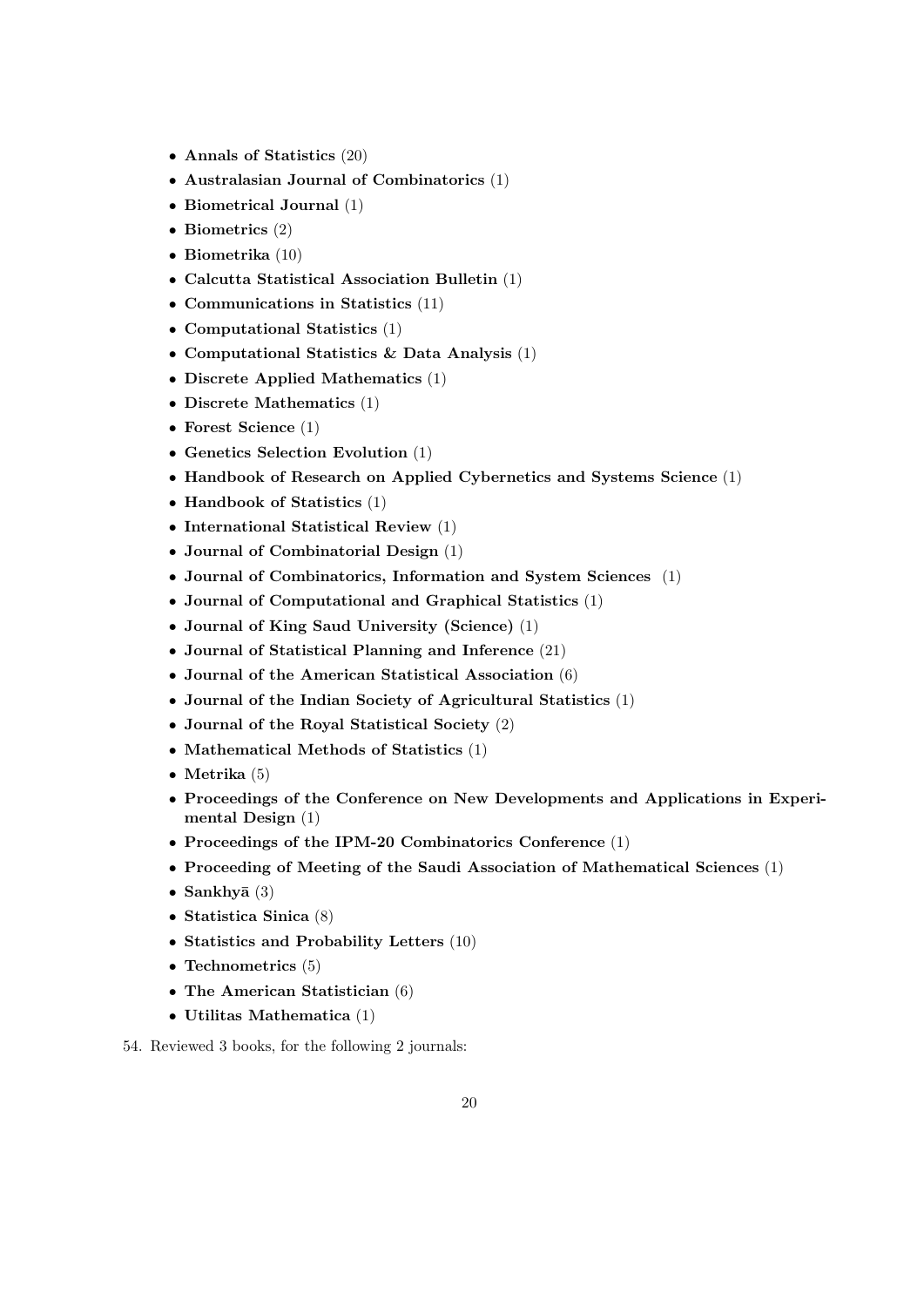- Journal of the American Statistical Association(2)
- Technometrics(1).
- 55. Reviewed book manuscripts for John Wiley and Sons(1), Springer Verlag(2), and Chapman  $& Hall/CRC(2)$
- 56. Served as Program Director for Statistics in the Statistics and Probability Program in the Division of Mathematical Sciences at the National Science Foundation, Aug 2000-Aug 2003.
- 57. Served on numerous management committees at the National Science Foundation, including for Biocomplexity in the Environment, Collaboration in the Mathematical and Geological Sciences, DMS/NIGMS Competition in Mathematical Biology, Focused Research Groups in the Mathematical Sciences, Information Technology Research, and Vertical Integration of Research and Education in the Mathematical Sciences.
- 58. Served on 6 NSF VIGRE site visit teams. Observed 1 site visit for the Mathematical Sciences Institutes competition.
- 59. Excluding my period at the NSF and panel service, reviewed research proposals for the following agencies:
	- National Science Foundation (19)
	- Natural Sciences and Engineering Research Council of Canada (7)
	- National Research Council (4)
	- Ohio Super Computing Center (2)
	- FWO Belgium (2)
	- North Carolina Board of Science and Technology (1)
	- Swedish Research Council for Engineering Sciences (1)
	- Australian Research Council (1)
	- Technology Foundation STW (1)
	- Banff International Research Station (1)
- 60. Served as external reviewer for 50 promotion candidates (28 to associate professor; 22 to full professor level).
- 61. Served on external team for review of Department of Mathematics and Statistics, University of Maryland Baltimore County, 2007.
- 62. Chaired external team for review of Department of Statistics and Actuarial Science, Simon Fraser University, 2013
- 63. Served on NSF site visit team for third-year review of SAMSI, 2015
- 64. Served on external team for review of Department of Statistics, Colorado State University, 2015
- 65. Service on departmental, college and university committees:
	- (a) At the University of Georgia (1986-88): Library Committee, Committee on Equivalency Exam, Department Brochure/Handbook Committee.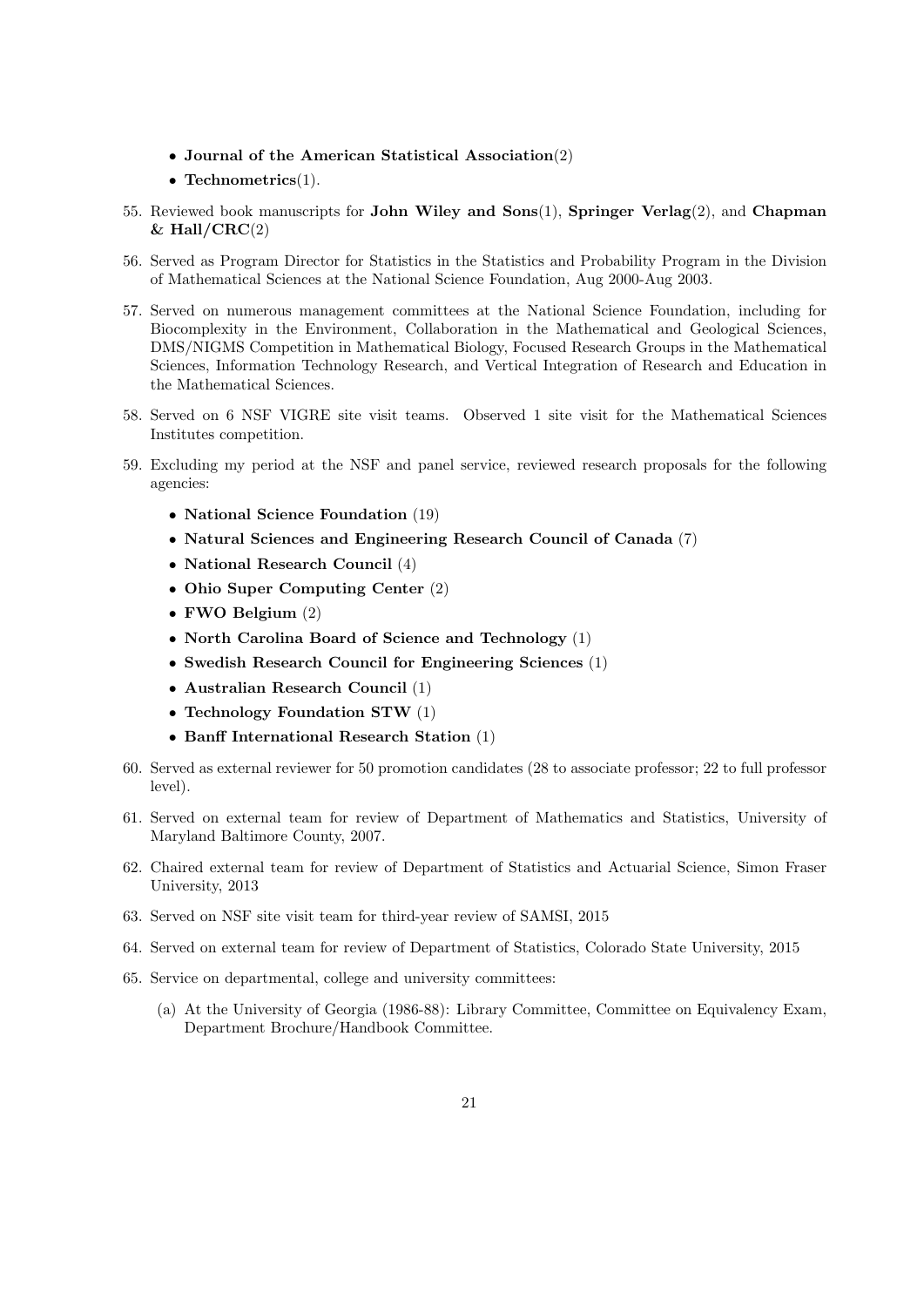- (b) At Iowa State University (1988-2000): Advisory Committee on Promotion and Tenure, Examination Committee for Nonthesis M.S. Exam (3, once as chair), Ph.D. Prelim Examination Committee (7, twice as chair), Assistantship Evaluation Committee (2, once as chair), Search Committee for Position in Discrete Mathematics (Mathematics Department), Search Committee for Position in Statistics (5, including as chair for the Laurence H. Baker endowed professorship), Seminar Committee (2, once as chair), Graduate Committee (every year since 1990), Graduate Research Committee (contributing to writing of departmental strategic plan), Curriculum Committee (4), Ad Hoc Committee on Revising Departmental Documents, Focus Groups as part of Departmental Graduate Curriculum Review (2, chairing one of the groups), Faculty Development Committee (LAS College, 92-95).
- (c) At the University of Georgia (2003-14): Executive Committee for Preparing Departmental Self Study (chair), Search Committee (chair), Foundation Accounts (2), Presidential Graduate Fellows Awards Committee (Graduate School), Research Computing Advisory Committee (OVPR, 2007-2010), Staff Awards Selection Committee (Franklin College), Advisory Committee to the Dean for Hiring a new Associate Dean for Research and Graduate Education (Franklin College).
- (d) At Arizona State University (2014-present): SoMSS statistics search committees (3, each time as chair), SoMSS ad hoc by-laws committee, SoMSS graduate committee (3), SoMSS executive committee (as chair), SoMSS program review advisory committee.

# MENTORING AND ADVISING

- M.S. Students: Jia-Chyi Chiu (1990), Tae-Kyoung Cho (1990), Bryan Olin (1991), Mahmood Ahmad (1992), Jihwan Cho (1992), Sang-Heon Oh (1993), Jianmei Ye (2015), Chao Wang (2016), Qiaohan Guo (2016), Yiqun Dai (2016), Chuntao Chen (current), Yi Zheng (current).
- Ph.D. Students: Kui-Jang Wang (1992), Bryan Olin (1993), Win-Chin Lin (1998), James Wright (2002), Lingling Han (2007), Ming-Hung (Jason) Kao (2009), Hsin-Ping Wu (2013), Linwei Hu (2014), Xijue Tan (2015), Wei Zhang (current), Zhongshen Wang (current), Abigael Nachtsheim (current).
- NSF-RTG project: John Stockton (current), Lauren Crow (current).
- Summer research advisor: Zhicui Zhang (2016).
- Served in addition as committee member for 33 M.S. students and 43 Ph.D. students.
- Postdoc Advisees: Wanchunzi Yu (2015-current)

## TEACHING EXPERIENCE

- (a) Taught the following courses at Arizona State University since 2014:
	- STP 499, Individualized Instruction, 2016
	- STP 501, Theory of Statistics I: Distribution Theory, 2015, 2016
	- STP 502, Theory of Statistics II: Inference, 2015
- (b) Taught the following courses at the University of Georgia since 2003: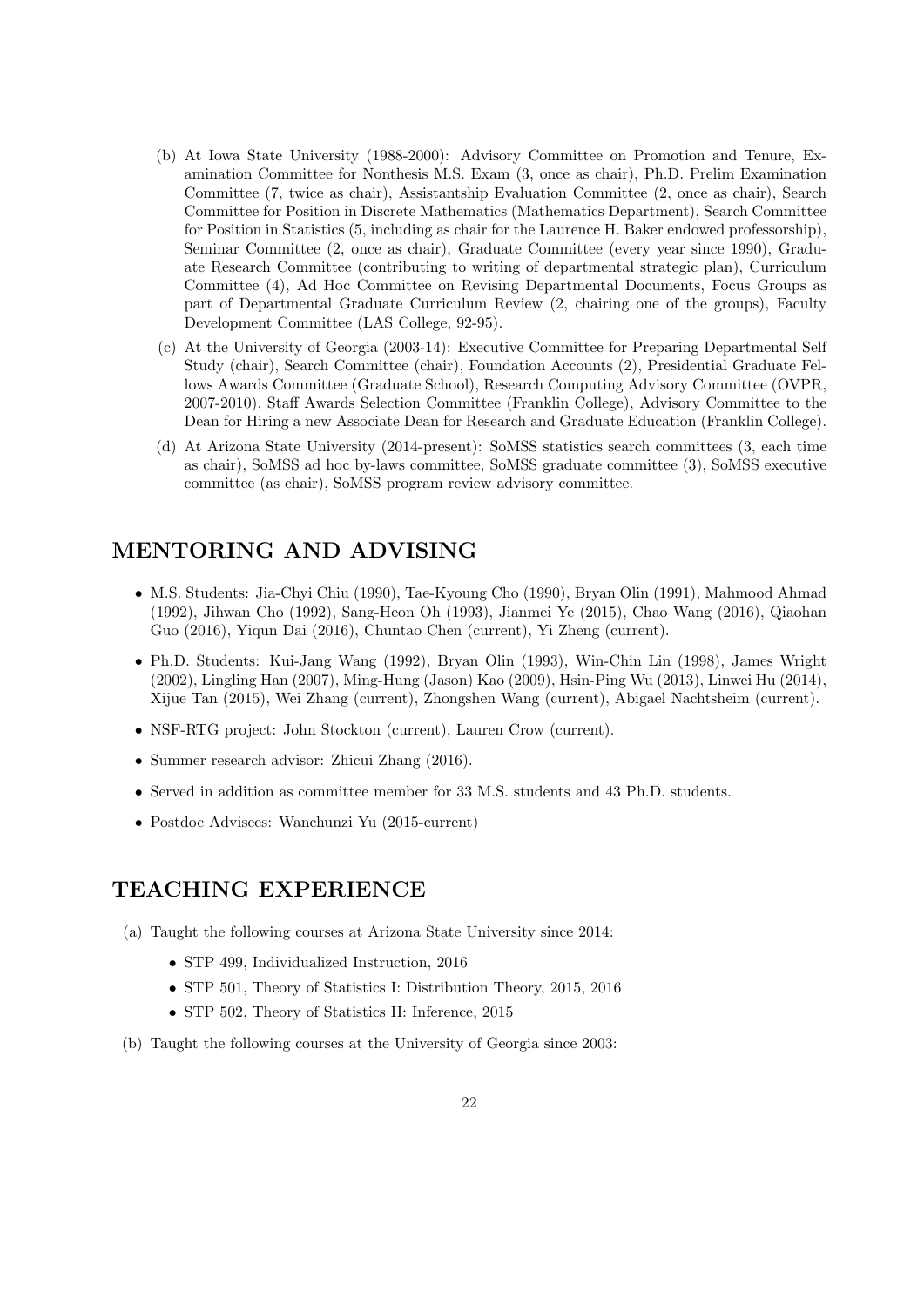- Stat 4/6240, Sampling and Survey Methods, 2007
- Stat 4/6230, Applied Regression Analysis, 2004, 2008
- Stat 8200, Design of Experiments for Research Workers, 2003, 2004, 2005, 2009 (twice)
- Stat 8260, Theory of Linear Models, 2011, 2014
- Stat 8290, Advances in Experimental Designs, 2006, 2012
- (c) Taught the following courses at Iowa State University:
	- STAT 104, Introduction to Statistics, 1993
	- STAT 201, Applied Regression Analysis for Business, 2000
	- STAT 402, Design and Analysis of Experiments, 1990, 1991, 1992, 1993, 1994
	- STAT 511, Linear Models, 1992, 1996, 1997, 1998
	- STAT 512, Design of Experiments, 1988, 1989, 1990, 1991, 1992, 1993, 1994, 1995, 1996, 1997, 1998, 1999
	- STAT 513, Response Surface Methodology, 1989, 1991
	- STAT 612, Advanced Topics in Design of Experiments, 1990, 1995, 1999

STAT 104 is an introductory statistics course for undergraduate students in agricultural and biological sciences. STAT 201 is a second statistics course for business students. STAT 402 has a mix of undergraduate students (some majoring in statistics) and graduate students (non-majors only). STAT 511, STAT 512 and STAT 513 are taken by graduate students only, most of whom major in statistics. STAT 612 is a Ph.D. level experimental design course.

Taught two sections of STAT 511 in 1996, one of which was video taped for students at General Motors. In 1998 STAT 511 & STAT 512 were video taped for students at General Motors and at the Mayo Clinic; STAT 512 was also video taped in 1999. Received twice a letter of commendation from General Motors for "superior teaching performance", once for Stat 511 (1998) and once for Stat 512 (1998).

- (d) Taught undergraduate courses and graduate/undergraduate courses in mathematics and statistics at the University of Illinois at Chicago and at the University of Georgia. Also taught the following graduate courses at these universities.
	- STAT 820, University of Georgia, Design of Experiments, 1986
	- MATH 446, University of Illinois at Chicago, Optimal Design of Experiments, 1987
	- STAT 536, University of Illinois at Chicago, Optimal Design of Experiments, part 2, 1994

## FUNDED PROPOSALS

- Faculty Research Grant, University of Georgia, 1989. (Declined award because I went on leave).
- Summer Salary Support Grant, Iowa State University, 1989.
- Summer Salary Support Grant, Iowa State University, 1991.
- DEC Workstation, Project Vincent competition, Iowa State University, 1992.